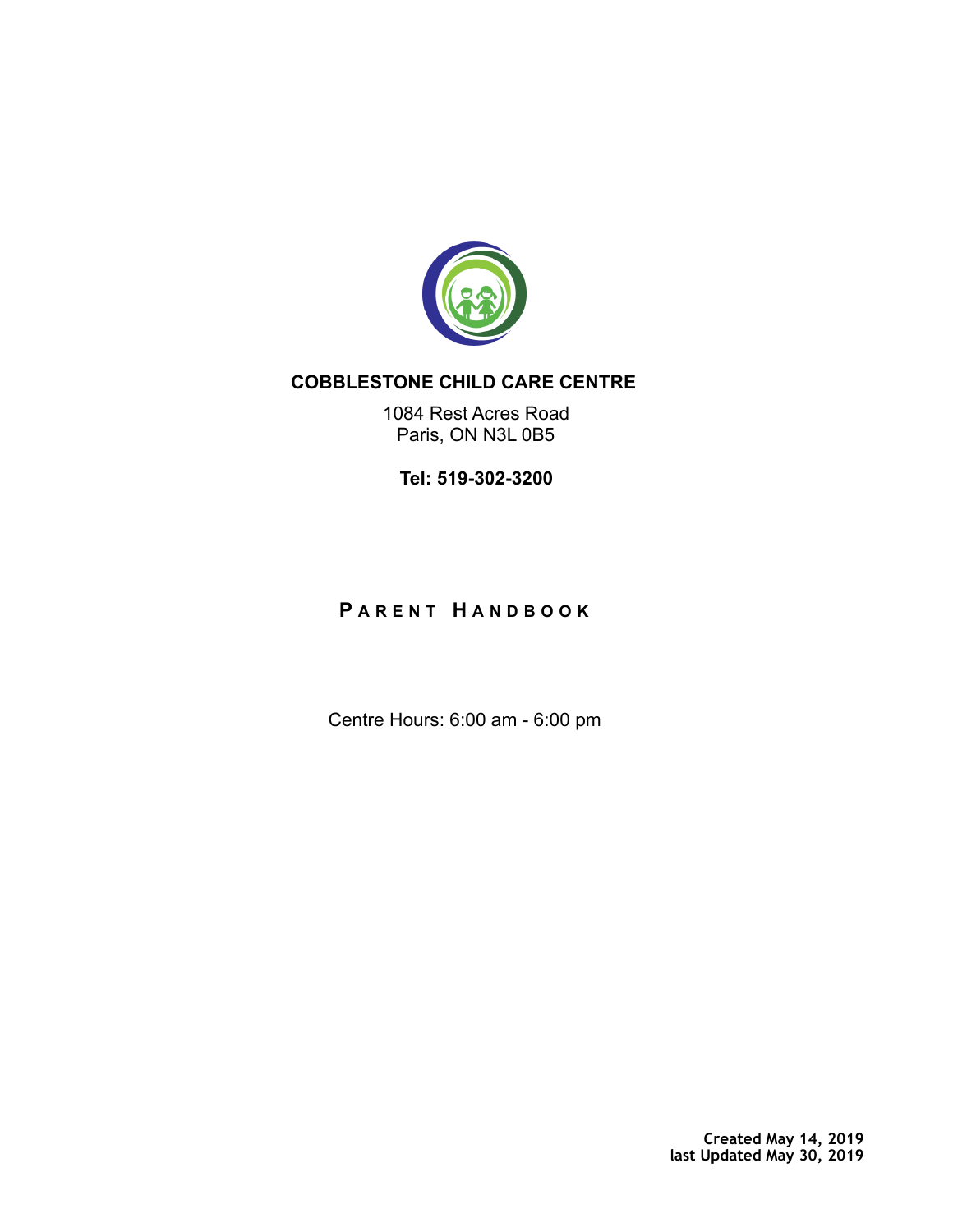**The Parent Handbook outlines important information that will provide you with what you need to know while your child is in our care. We look forward to getting to know you and your child and to embarking on a partnership that supports you to be informed, consulted, and involved in your child's life at Cobblestone Child Care Centre.**

| 9. PARENT ISSUES AND CONCERNS POLICY AND PROCEDURES |  |
|-----------------------------------------------------|--|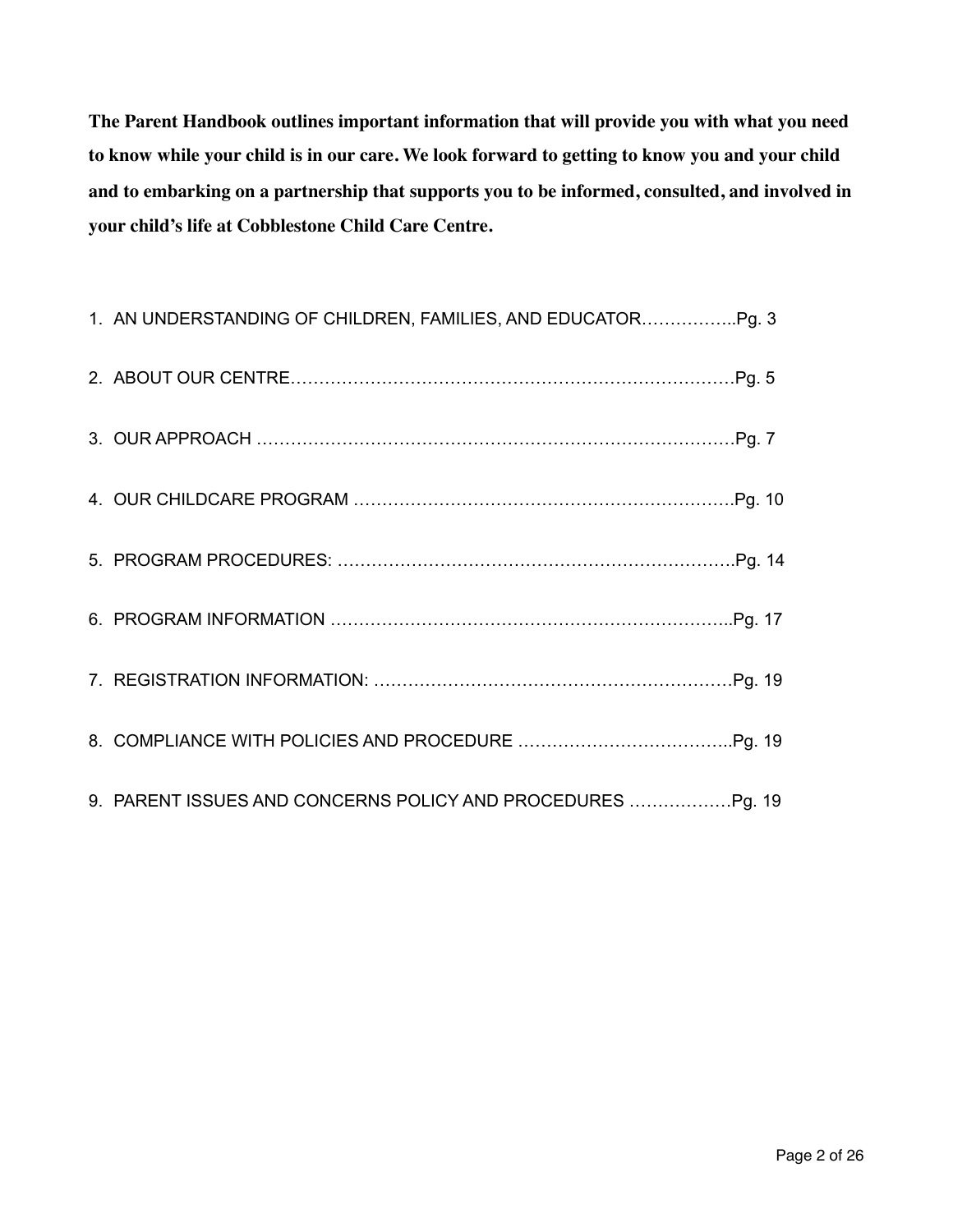## **๏ An Understanding of Children, Families, and Educator**

**Children** are competent, capable of complex thinking, curious, and rich in potential. They grow up in families with diverse social, cultural, and linguistic perspectives. Every child should feel that he or she belongs, is a valuable contributor to his or her surroundings, and deserves the opportunity to succeed. When we recognize children as capable and curious, we are more likely to deliver programs and services that value and build on their strengths and abilities.

**Families** are composed of individuals who are competent and capable, curious, and rich in experience. Families love their children and want the best for them. Families are experts on their children. They are the first and most powerful influence on children's learning, development, health, and well-being. Families bring diverse social, cultural, and linguistic perspectives. Families should feel that they belong, are valuable contributors to their children's learning, and deserve to be engaged in a meaningful way.

**Educators** are competent and capable, curious, and rich in experience. They are knowledgeable, caring, reflective, and resourceful professionals. They bring diverse social, cultural, and linguistic perspectives. They collaborate with others to create engaging environments and experiences to foster children's learning and development. Educators are lifelong learners. They take responsibility for their own learning and make decisions about ways to integrate knowledge from theory, research, their own experience, and their understanding of the individual children and families they work with. Every educator should feel he or she belongs, is a valuable contributor, and deserves the opportunity to engage in meaningful work.

## **๏ The Four Foundations of How Does Learning Happen?**

**Belonging**, **Well-Being, Engagement**, and **Expression** are the four foundational conditions that are important for children to grow and flourish.

These foundations, or ways of being, are a vision for all children's future potential and a view of what they should experience each and every day. They are conditions that children naturally seek for themselves.

These four foundations apply regardless of age, ability, culture, language, geography, or setting.

A focus on these foundations throughout all aspects of early years programs ensures optimal learning and healthy development.

**Belonging** refers to a sense of connectedness to others, an individual's experiences of being valued, of forming relationships with others and making contributions as part of a group, a community, the natural world.

**Well-being** addresses the importance of physical and mental health and wellness. It incorporates capacities such as self-care, sense of self, and self-regulation skills.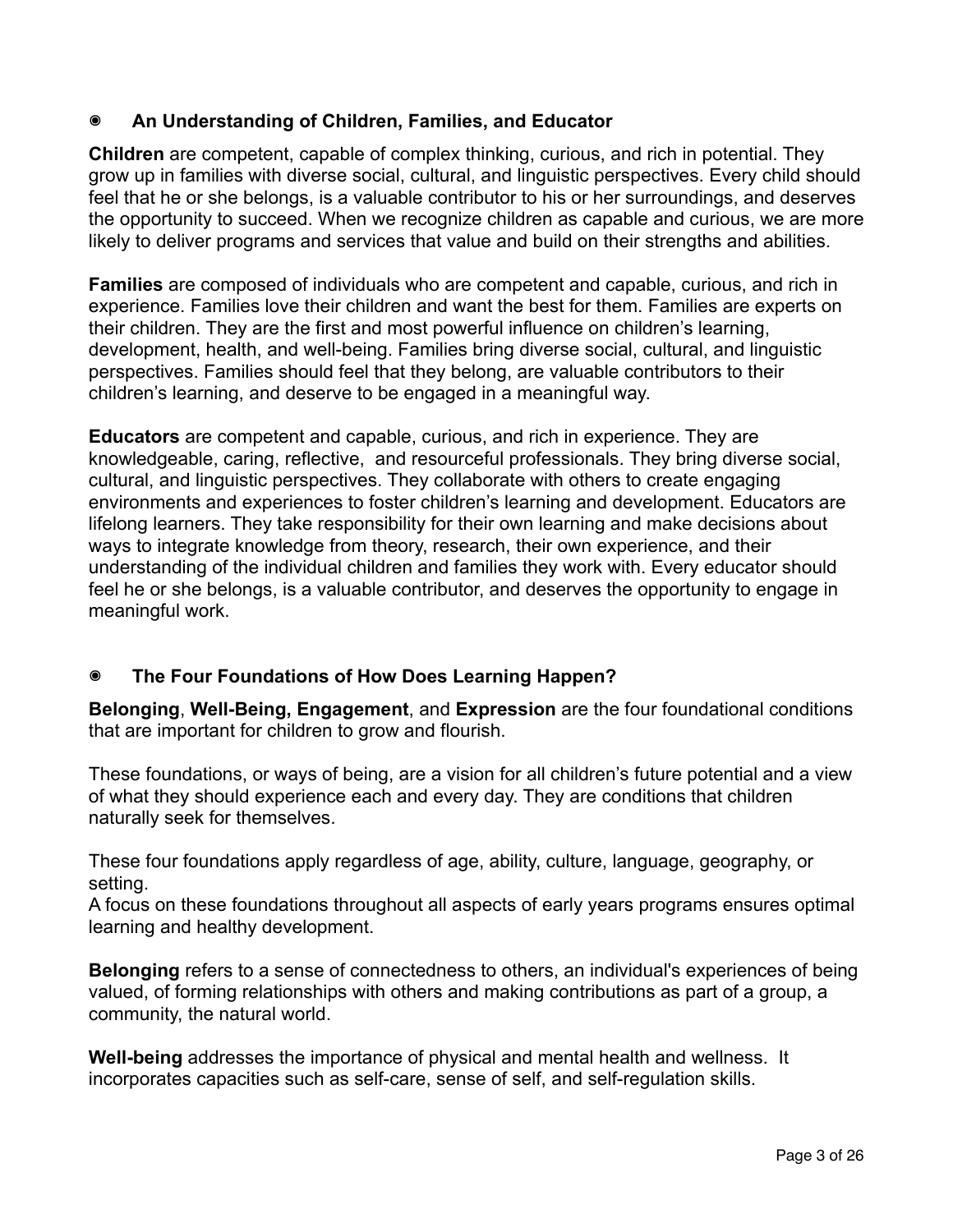**Engagement** suggests a state of being involved and focused. When children are able to explore the world around them with their natural curiosity and exuberance, they are fully engaged. Through this type of play and inquiry, they develop skills such as problem solving, creative thinking, and innovating, which are essential for learning and success in school and beyond.

**Expression** or **communication** (to be heard, as well as to listen) may take many different forms. Through their bodies, words, and use of materials, children can develop capacities for increasingly complex communications. Opportunities to explore materials support creativity, problem solving, and mathematical behaviours. Language rich environments support growing communication skills which are foundational for literacy.

Every child has a sense of belonging when he or she is connected to others and contributes to their world.

Every child is developing a sense of self, health, and well-being

Every child is an active and engaged learner who explores the world with body, mind, and senses.

Every child is a capable communicator who expresses himself or herself in many ways.

In the early years, programs are most effective when the content of learning is focused on supporting the development of strategies, dispositions, and skills for lifelong learning through play and inquiry.

And it is through play and inquiry that young children practise ways of learning and interacting with the world around them that they will apply throughout their lives. Problem solving and critical thinking, communication and collaboration, creativity and imagination, initiative and citizenship are all capacities vital for success throughout school and beyond.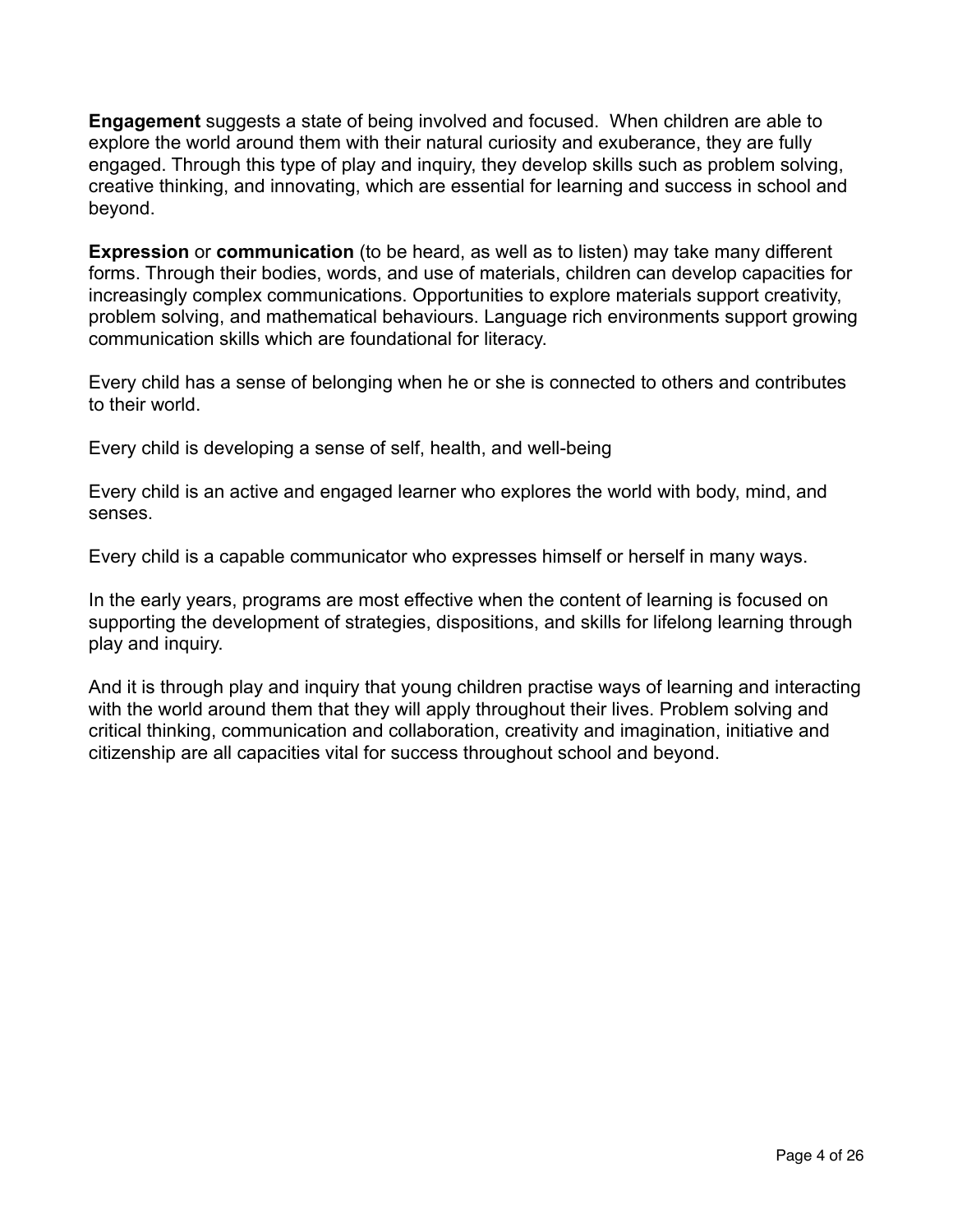## **1. ABOUT OUR CENTRE**

## **a. Our Philosophy**

- ★ **Establish positive, responsive interactive relationship among children, parents and educators and offer a warm and caring environment,** which allows children to learn through purposeful play. Experts recognize that play and academic work are not distinct categories for young children: creating, doing, and learning are inextricably linked.
- ★ **Provide inclusive learning environments and experiences that encourage exploration, inquiry, and investigate their theories, and interact with others in play;** when children are engaged in purposeful play, they are discovering, creating, improvising, and expanding their learning.
- ★ **Value children as individuals and as active and competent contributors with their own interests and points of view;** viewing children as active participants in their own development and learning allows educators to move beyond preconceived expectations about what children should be learning, and focus on what they are learning.
- ★ **Recognize the connection between emotional well-being and social and cognitive development and the importance of focusing on these areas holistically.**
- ★ **Engage with families and support each child within the context of his or her family, recognizing that family and child well-being are inextricably linked;** children learn best in an environment that focuses on relationships and healthy development cannot happen without good relationships and there is perhaps no relationship that holds greater responsibility or reward than the relationships we develop with children and their families.
- ★ **Be reflective and intentional about building and achieving effective parent-provider relationships through good communication.** As educators, as family members, as policy makers, or as administrators, we all know that the stronger our partnerships and the deeper and more valuable our connections, the greater the benefit. **As child care professionals, when we become true collaborators in children's care and learning, children benefit exponentially.**

## **As Dr. Jack Shonkoff states,**

"Young children experience their world as an environment of relationships, and these relationships affect virtually every aspect of their development" (National Scientific Council on the Developing Child, 2004). Relationships are the active ingredient in healthy development, especially brain development.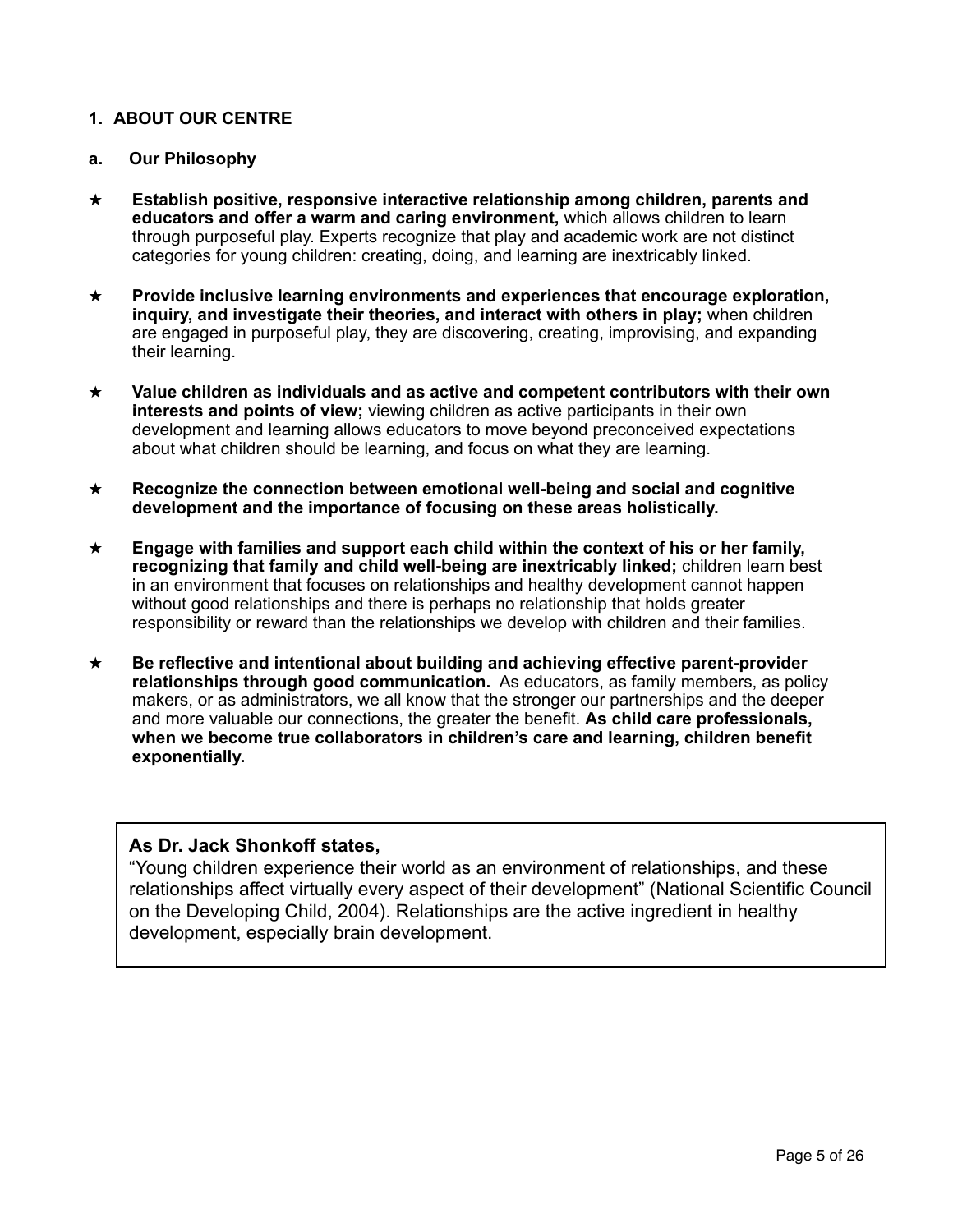**GOALS AND APPROACHES TO MEET OUR PROGRAM STATEMENT**

## ★ **Promote the health, safety, nutrition and well-being of the children.**

#### **Health and Safety Well being**

We observe regular hygiene and sanitary practices, such as regular and intermittent hand washing and bathroom routines to ensure the health and safety wellbeing of all of the children in child care. We follow daily practices and procedure of health check upon children's arrival into the centre, as a quick way for the educator to ensure a child's well-being. In the presence of any concern, the educator documents the concern in the classroom's daily journal for monitoring purposes and for the acknowledgement of other educator's in the child's classroom.

If a child shows any symptoms of ill health, or displays worsening health conditions then parents are called to fetch the child. Until the parent picks up the child, he or she is separated to a comfortable cot or couch under the care of another educator to prevent the spread of any communicable disease or sickness. While in seclusion, child's health will be constantly monitored and documented. A copy of child's health check showing the time interval at which their health check is carried out will be provided to the parent for their notice. A child showing any symptoms of communicable sickness such as, diarrhea and vomiting, seasonal influenza, conjunctivitis, and/or other communicable sickness are to be kept home for at least 24-48 hours or until such time as the child is deemed symptom free from the family doctor's office.

#### **Nutrition**

Our meals and snacks are planned and prepared onsite keeping in mind the food preferences of our children and their nutritional requirements concurrent with the Canada Food Guide. We also cater to the food sensitivities of the children based on the children's health, food allergies and their family's cultural/religious needs. Seasonal produces and whole foods are selected whenever possible. Guidelines are followed from Public Health and the health and safety requirements from the Ministry of Education around sanitizing the food prep area and the kitchen in general.

### **Daily Supervision**

All children upon arrival or departure must be signed in/out in our daily attendance sheet by educator indicating the time of arrival and departure, along with the initials of parent/caregiver doing the drop off or pick up. Any observed changes in the care giver/ parent doing the drop off and pick up will be documented. Educator's will ask for ID's of any adult picking up the child and parents will be contacted to ensure that the child is released to a responsible caregiver as per their instructions.

 When beginning a shift, staff must confirm verbally with supervising staff on duty the number of children on attendance and check this against the attendance clipboard. The same procedure must be completed when leaving or returning from breaks and lunches. Staff must provide written verification of attendance after each staff change and group attendance. Head counts of the children are to be completed on a frequent basis throughout the day. Head counts are to be checked against the attendance and sign in/out sheets. Head counts must be completed before and after a transition with a group of children from one activity area to another (example: playroom to playground). All completed attendance sheets are be kept on file in the office. Daily, monthly and seasonal playground checks are completed to ensure that playgrounds are safe.

### ★ **Fostering exploration, play & inquiry:**

Learning environments are carefully planned to support active exploration while maintaining safety. Teachers will strive to plan and create a positive child-initiated and adult-supported learning environments by fostering children to engage in an active, creative, and meaningful play, exploration, and inquiry to support children's learning and development.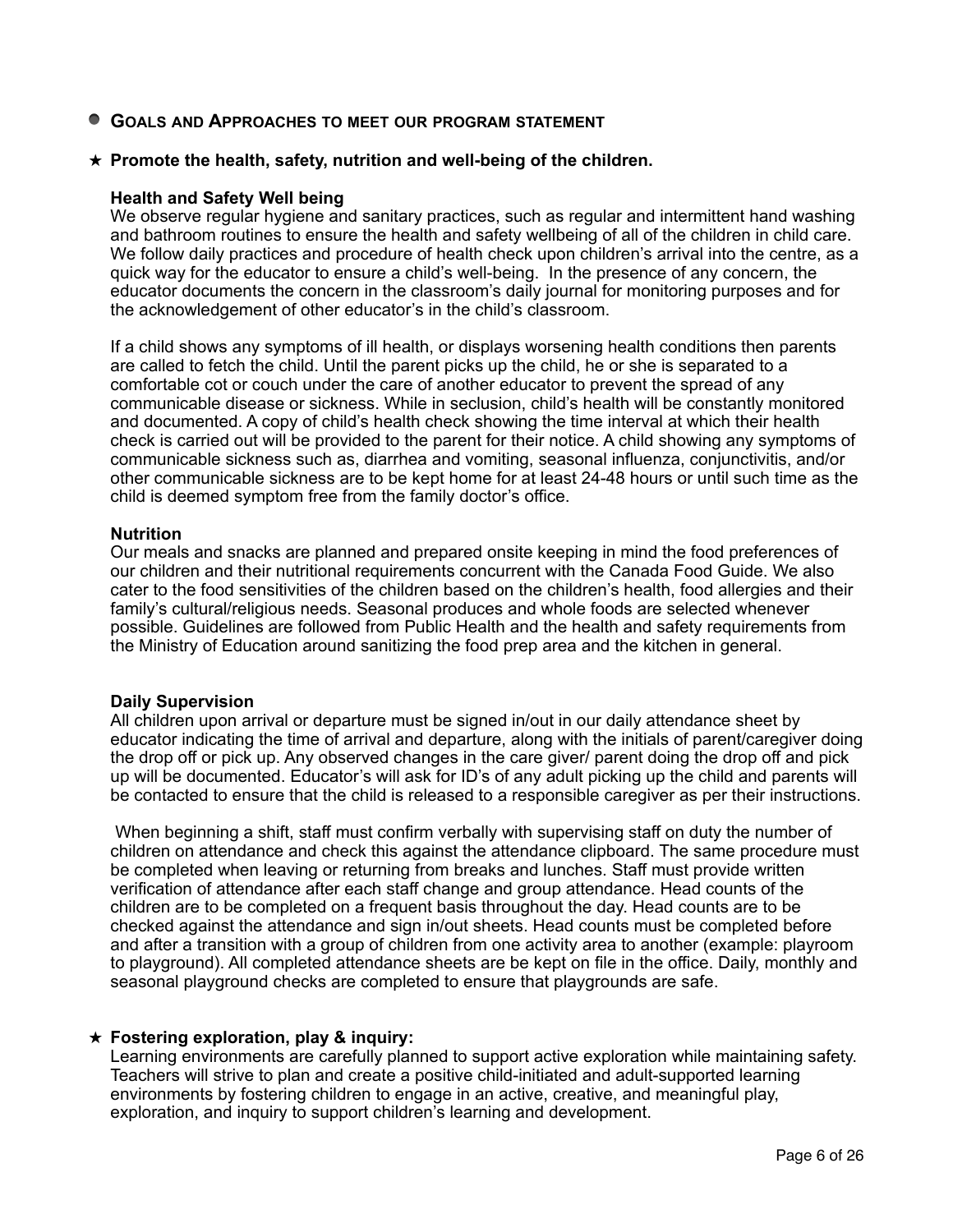Children are born with a natural sense of curiosity and wonder. They play naturally. As parents and educators, we watch children explore their world through their senses, repetition of tasks, imitation, asking questions, pretending. But what are children really doing? Children are putting together all the pieces of how the world works through exploration, play and inquiry.

Cobblestone Child Care Centre Educators understand the importance of play. They foster, expand and scaffold this natural talent called play by being: active participants; architects of the play scape; keen observers; planners; reporters; collaborators; reflective practitioners. Children decide where, when, what and how they wish to play. Their decisions are based on their interests and curiosity. The educator responds by adapting the environment by adding new toys, materials and equipment, posing questions, and being a play partner. This sets the stage for further play, inquiry, discovery and learning. The educator's role is to support play so that learning and development flourishes.

### ★ **Incorporating indoor, outdoor, active, rest & quiet activities:**

Cobblestone Child Care Centre educators design a daily schedule that meets the individual needs of the children receiving child care and provides for a balance of activities throughout the day. Consideration for the care requirements, age, developmental level, energy level, and interests of the children are included. Generous blocks of time for children to explore, play, and inquire are included both indoors and outdoors. The daily schedule is not rigid but operating in small groups is mandated. One small group of children may be on a walk in the community, while the other small group may prefer to stay indoors and bake cookies. Periods of active and quiet play are interwoven throughout the day both indoors and outdoors.

#### ★ **Cultivate authentic, caring relationships and connections to create a sense of belonging among and between children, adults, and the world around them.**

At Cobblestone Child Care Centre we understand that young children flourish in all areas of development when they are in positive and responsive relationships with adults. Cobblestone Child Care Centre educators build a foundation of trust with children by being available, sensitive, responsive, and caring. Our educators create an inclusive and respectful environment to foster positive, equitable, and collaborative relationships. When children feel safe, secure, valued and a contributing member of their world they are able to explore, discover, try new things, grow, learn and develop. To support each child's care, growth and development the Cobblestone Child Care Centre educators interact and communicate with parents on a daily basis sharing observations, documentations, and reflections.

#### ★ **Establish and support positive and responsive interactive relationship among the children, parents, and staff to foster the engagement of and ongoing communication with parents about the program and their children.**

We believe that children are best supported in an environment where Educators participate in children's play at their level, following the lead of the child. Majority of the program activities are child lead activities. Teachers view each child as competent and capable. Relationships formed between all staff, families and children ensure that programs are centered on the child and the family. Learning and development are anchored through long-term, trusting and supportive relationships with Educators. Children are encouraged to learn new things and to expand their learning in a diverse and inclusive setting where they are supported by qualified Early Childhood Educators and Early Childhood Educators Assistants.

★ **Encourage children to interact and communicate in a positive way and support their ability to self-regulate by providing learning environments and experiences to engage them in active, creative, and meaningful play, exploration, and inquiry.**  By observing and responding to children's individual needs, and cues, the staff provides learning environments where stressful situations are minimized. Positive, trusting relationships between Educators and children are nurtured so that children are able to express their emotions in acceptable ways, to solve problems and conflict. Positive encouragement is one way that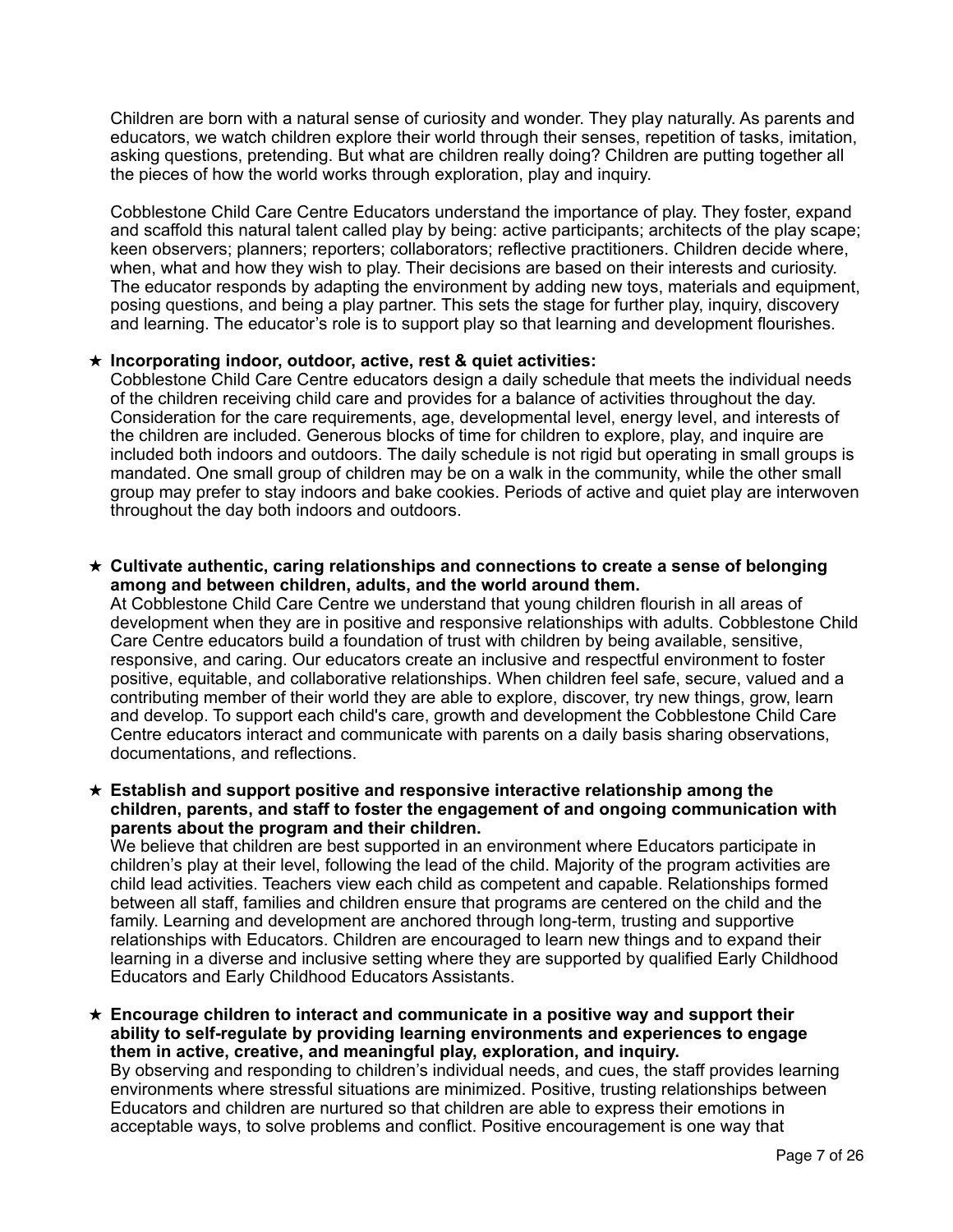Educators can recognize the efforts of children. When children's emotions are calm and focused they are best able to modulate their emotions, inhibit impulses and understand the consequences of their actions.

★ **Involve local community partners to identify and provide ongoing opportunities for educators to engage in critical reflection and discussion with others about pedagogy and practice to support continuous professional learning and growth.** 

Parenting and community resources are shared through newsletters and parent display boards. Students from colleges and other training institutions work along with qualified staff in the classroom. Educators collaborate with outside agencies to support the child and family such as Lansdowne Children's Centre, EarlyON Centre of Brant, Family & Children's Services and local boards of Education. Where additional resources are needed, parents can provide consent for outside community agencies to become involved to further assess the child and to develop an individual learning plan that will support and foster the growth of the child.

★ **Support staff interactions with the children incorporating Continuous Professional Learning (CPL) and participating in ongoing reflective practice and collaborative inquiry with others.** 

Educators are supported and encouraged to participate in ongoing professional development. As members of the College of Early Childhood Educators, Educators are aware of the need to enhance their own learning in order to support both children and families and are continually reflecting on their practices, collaborating with other educators and attending training to enhance their skills and knowledge. Teachers are members of the EarlyON Centre in Brantford; staff can attend workshops and other learning opportunities. All staff participates in a yearly performance review where strengths and goals are discussed.

#### ★ **Using pedagogical documentation as a means to value, discuss, review and make learning visible.**

The program gathers information from many sources to provide a learning environment that is responsive to the interests and developmental needs of all children. Children are allowed to be independent, where they can make choices, solve problems, and play with others in a supported, safe and nurturing environment. By working together, families and educators provide a positive learning environment where all children are respected and valued as competent, capable and rich in potential. Program assessment tools, and parent daily input provides valuable information to be used for future planning and program development. Families are valuable contributors to their child's learning and we encourage them to become involved at the centre.

## **MONITORING**

The following procedures will be actively pursued to determine the adaptability and practicality of the policy and to monitor and ensure adherence to the Centre's policy.

An open forum discussion to reflect on the Centre's program statement will be carried out during monthly staff meeting . Staff will be encouraged to provide feedback to modify and/or improve adaptability of our policy and program statement that can be documented and then implemented by the management team.

Quarterly staff reviews are done for all staff at Cobblestone Child Care Centre, where staff members are evaluated based on their compliance to the Centre's program statement and other policies are discussed. Feedback is provided by the supervisor to enhance staff performance and adaptability to our program statement.

The cook will follow Canada's Food Guide, the Healthy Food Indicator, Public Health guidelines to support all areas of food preparation, menu planning and cleanliness.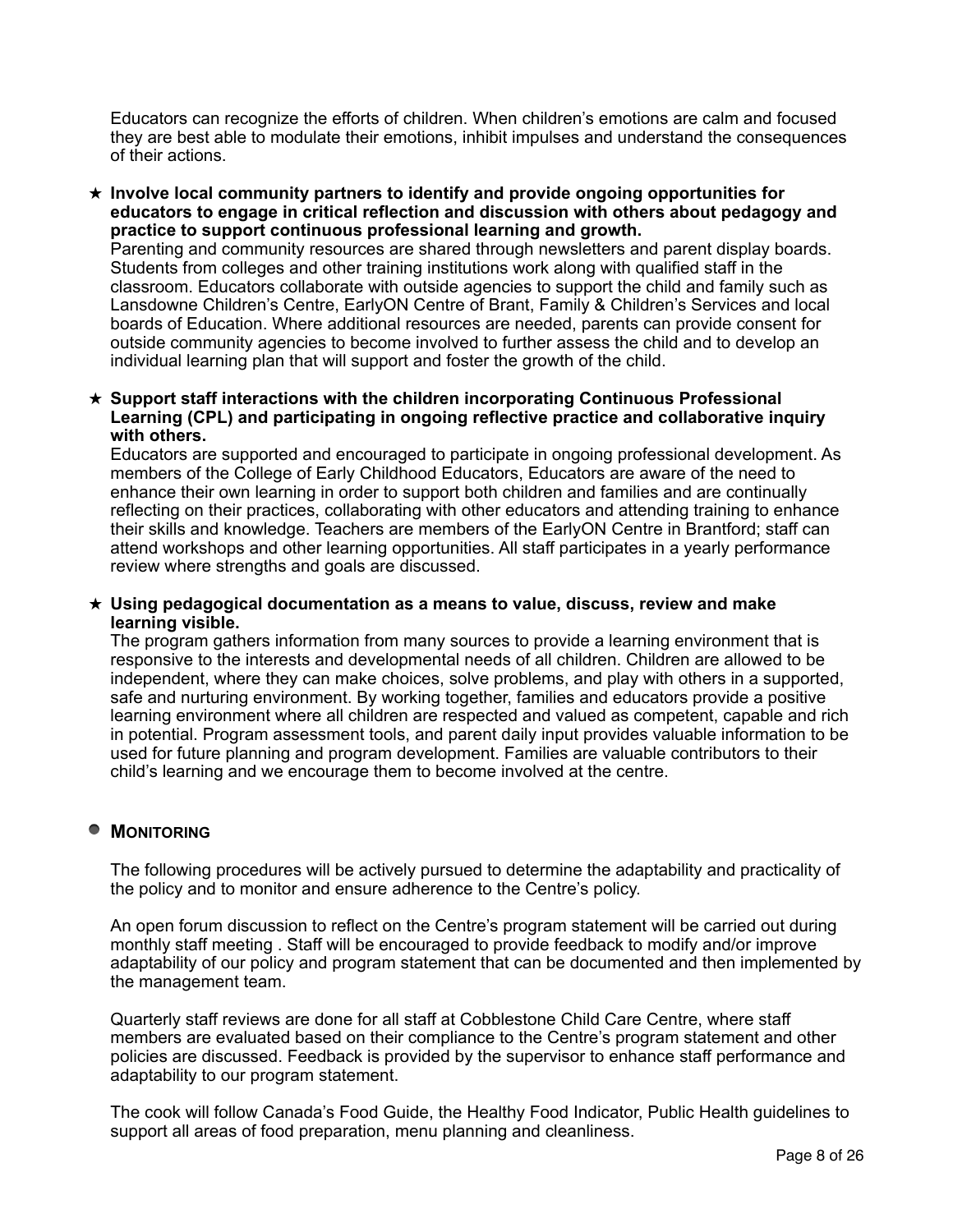Teachers participate in ongoing professional development and in the Continuous Professional Learning plan as outlined by the College of Early Childhood Educators. All teachers are registered members in good standing with the College of Early Childhood Educators and abide by the Code of Ethics and Standards of Practice.

#### **Teachers and Staff**

Our Early Childhood Educators come with a background of education and experience. Our staff must go through rigorous screening process that include demonstrating their values and skills, providing a police reference check that is renewed every 3 years, and holding a valid Standard First Aid and Infant and Child CPR certification. Once selected, new staff members are provided training and orientation program on centre policies and procedure, and Ministry of Education regulations.

Our Early Childhood Educators are trained to:

- Communicate regularly to families about their child's progress
- Plan classroom activities based on their knowledge of early childhood development
- Observe and document the progress of each individual child
- Practice Cobblestone Child Care Centre's high standards of child safety and protection

At Cobblestone Child Care Centre, we recognize the importance of continued professional learning and have developed extensive series of learning modules through CCEYA licensing resources and community living Brant-early years centre learning resources to gain a deeper understanding of child development, play, play partnership, program planning, extension of play and scaffolding of learning, effective communication, and providing positive learning environments.

### **College of Early Childhood Educators**

"The College of Early Childhood Educators" is the professional self regulatory body for registered early childhood educators (RECEs) in Ontario. The College's role is to protect the public interest by setting requirements for registration to practise as an RECE, setting ethical and professional standards and holding RECEs accountable for their practice. RECEs are trained in child development and the planning and delivery of play-based learning and care programs. Cobblestone Child Care Centre staff with an early childhood education diploma or equivalent qualifications degree are current members of the College in good standing. RECEs renews their membership with the College on an annual basis.

### **Our Volunteers and Students on Educational Placements**

Cobblestone Child Care Centre programs are enhanced by the involvement of volunteers and placement students. Volunteers and placement students are always under the supervision of a our senior staff member and never left alone with children. All volunteers and placement students must provide a police reference check before interacting with children and are required to adhere to all the centre policies and procedures and Ministry of Education regulations.

### **Self-regulation and Positive Behaviour**

The Cobblestone Child Care Centre believes that it is the role of the adult in a child's life to support them to learn how to interact successfully with the world around them including other children, adults and the environment. Self-regulation is a skill children develop over time and involves learning how to 5 respond efficiently and effectively to one's bodily functions, impulses, emotions, and to maintain focus or attention so they can learn. Calm, caring, and consistent Early Childhood Educators and a child's family provide external supports that serve as the basis for a child developing self-regulation.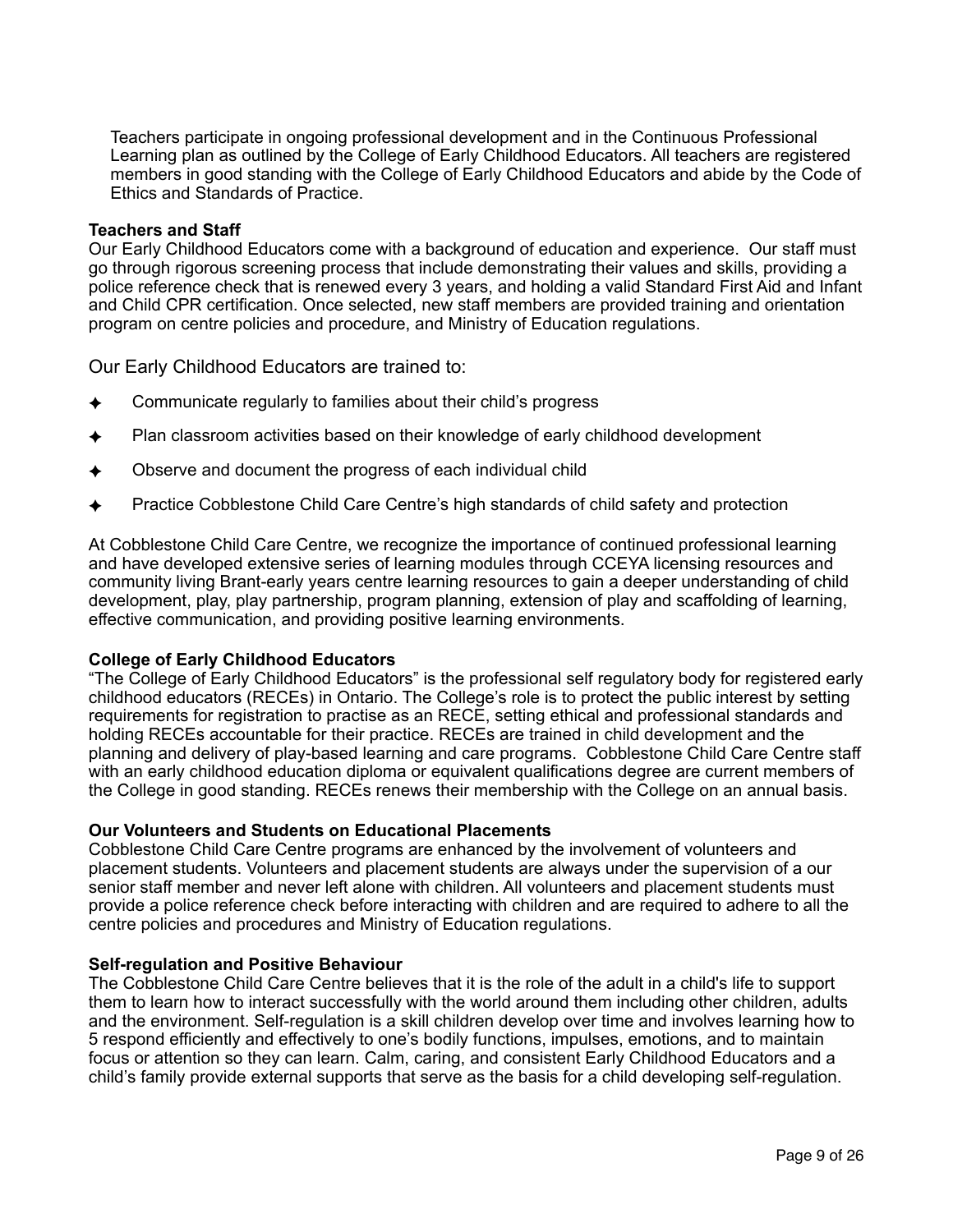Cobblestone Child Care Centre's Early Childhood Educators set the stage for positive behaviour by implementing the following approaches:

- ✦ Building dependable, positive and nurturing relationships with children and their families
- $\leftrightarrow$  Fostering healthy social connections with other children
- ✦ Responding to each child's individual developmental needs through observation and reaction to cues
- Providing small group experiences which allow for more individualized adult attention
- Role modelling inclusive, respectful and collaborative interactions with children and other adults Ensuring the learning environment is flexible and materials are plentiful and available to children
- at all times Providing children with the freedom to make choices
- ✦ Engaging as a play partner with children , to demonstrate pro-social skills including promoting discussion, problem solving when conflict arises and understanding how our actions affect others Attending trainings that address developing self-regulation and resilience in children

## **Prohibited Practices**

A prohibited practice is any behaviour by a staff, volunteer or placement student that puts children at risk or that can inhibit a child's growth, self-esteem or healthy development. All CCCC staff, volunteers and placement students are aware that the following practices are unacceptable at the Cobblestone Child Care Centre.

- Corporal punishment
- ✦ Physical restraint of a child, such as confining the child to a high chair, car seat, stroller or other device for the purpose of discipline in lieu of supervision, unless the physical restraint is for the purpose of preventing a child from hurting themselves or others. Is used only as a last resort and only until the risk of injury is no longer imminent.
- Any form of abuse ( physical, emotional, sexual or neglect)
- Depriving a child of basic needs including food, drink, shelter, sleep, toilet use, clothing or bedding. Inflicting any bodily harm on children including making children eat or drink against their will.
- Leaving children unsupervised.
- Deliberately using harsh or degrading measures or threats, use of derogatory language directed at, or used in the presence of a child that would humiliate, shame or frighten the child or undermine his or her self-respect dignity or self-worth.
- Locking the exits of the child care centre for the purpose of confining a child or confining a child in an area or room without adult supervision, unless such confinement occurs during an emergency and is required as part of the licensee's emergency management policies and procedures.
- Using a locked or lockable room or structure to confine a child when separating them from other children.
- Interacting or relating to children or vulnerable person outside of Cobblestone Child Care Centre program activity. (E.g. Weekend home visits, baby-sitting, on line chatting etc.

## **Our families and Children**

At Cobblestone Child Care Centre, we understand that the most important people in a child's life are their family. Our Early Childhood Educators play a supporting role while parents go to work or school. Involving, consulting with, and informing family members about the Centre's program helps a child feel a greater sense of belonging.

## **Diversity and Social Inclusion**

Cobblestone Child Care Centre is committed to creating and sustaining an environment that celebrates diversity and appreciates the dignity and worth of all members of the community. We are committed to pursuing equality and to creating an environment free from discrimination, harassment and barriers to equal opportunity. Our programs are designed to develop children in spirit, mind and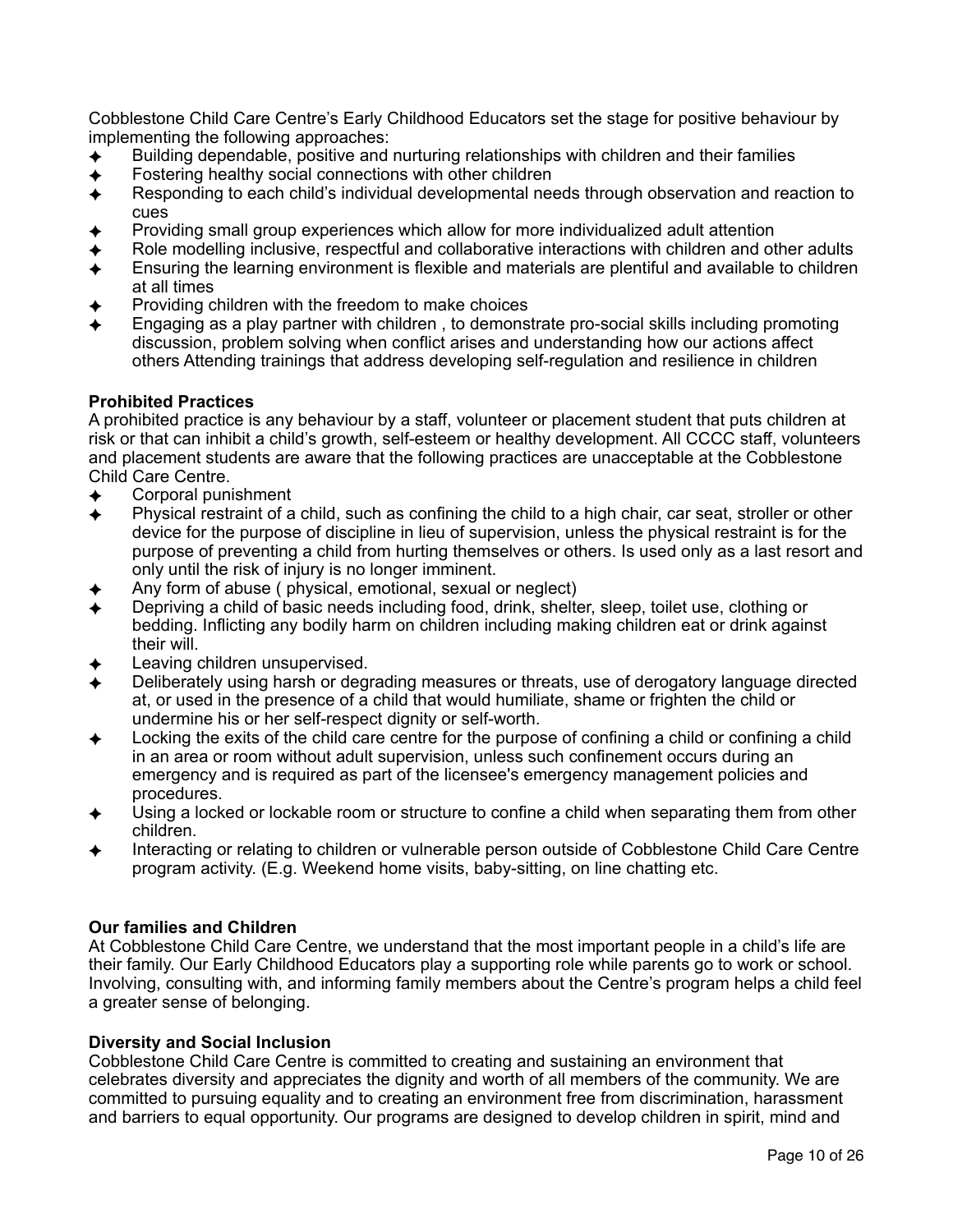body. We believe every child is a unique individual and adds value to our programs. Our staff strive to ensure the environment and programs are adapted to meet the needs of all children and will seek our community partners to enhance our ability to support children.

## **Resolving Concerns and Issues**

Cobblestone Child Care Centre staff are committed to connecting, partnering and engaging parents to provide the best possible care for each child. Daily conversations benefit the child, family, and the staff. They help provide consistency for the child, support staff to understand the child and therefore plan for their success, and give families the opportunity to be part of their child's day. In situations where issues and concerns arise, our educators and supervisors together with the family and our Director will work as a team to reach a resolution in a timely, confidential, fair and consistent manner. It is expected that concerns and issues will be resolved in a respectful manner in keeping with the Cobblestone Child Care Centre Values (Caring, Health, Honesty, Inclusiveness, Respect and Responsibility). A complete copy of our Parent Issues and Concerns Policy and Procedures is attached in the supplementary document section of this package.

## **Child Protection**

Everyone, including members of the public and professionals who work closely with children share a responsibility to protect children and vulnerable persons from harm. Cobblestone Child Care Centre recognizes its responsibility to promote safe environments and practices to protect children and vulnerable persons. Our educators are trained to recognize the indicators of neglect and abuse and are legally required to report any suspicions that a child may require protection. The role of the child protection agency is to investigate and determine if there is any proof of abuse or neglect and implement supports for the child and their family. It is important that our educators ensure all reports are kept confidential, including only discussing with the family that a report has been made if the child protection agency authorizes them to do so.

## **2. OUR CHILDCARE PROGRAM**

### **Hours of Operation**

At Cobblestone Child Care Centre, our standard hours of operation are 6:0 a.m. to 6:00 p.m. Monday to Friday. Program operates year round excluding Statutory/Public/Civic Holidays.

**Early Closures:** The centre closes early at 4.00 pm on Christmas Eve and New Year's Eve.

### **Our Curriculum**

Cobblestone Child Care Centre curriculum is based on the philosophy that young children learn best through play. Throughout the preschool years your child will explore and discover their natural surroundings through small group and individual play experiences that will prepare him/her for school. Our Educators are engaged in children's learning through observing, planning and seeking opportunities to become a play partner and extend the play experiences. The goals and approaches of our centre's Playing to Learn align in philosophy, standards and recommendations with the provincial frameworks; Minister of Education's Policy Statement on Programming and Pedagogy, "How Does learning Happen?" Ontario's Pedagogy for the Early Years and Early Learning for Every Child Today (ELECT)

### **Communication with Families**

At Cobblestone Child Care Centre, we know how important it is to you as a parent to have all the details of your child's day at the centre. Our Educators keep a daily record of your toddler's nap times, feedings, diaper changes, and any changes in health observed. All individual children's activities are recorded in their the centre's daily journal so that our educators and parents can see each child's progress.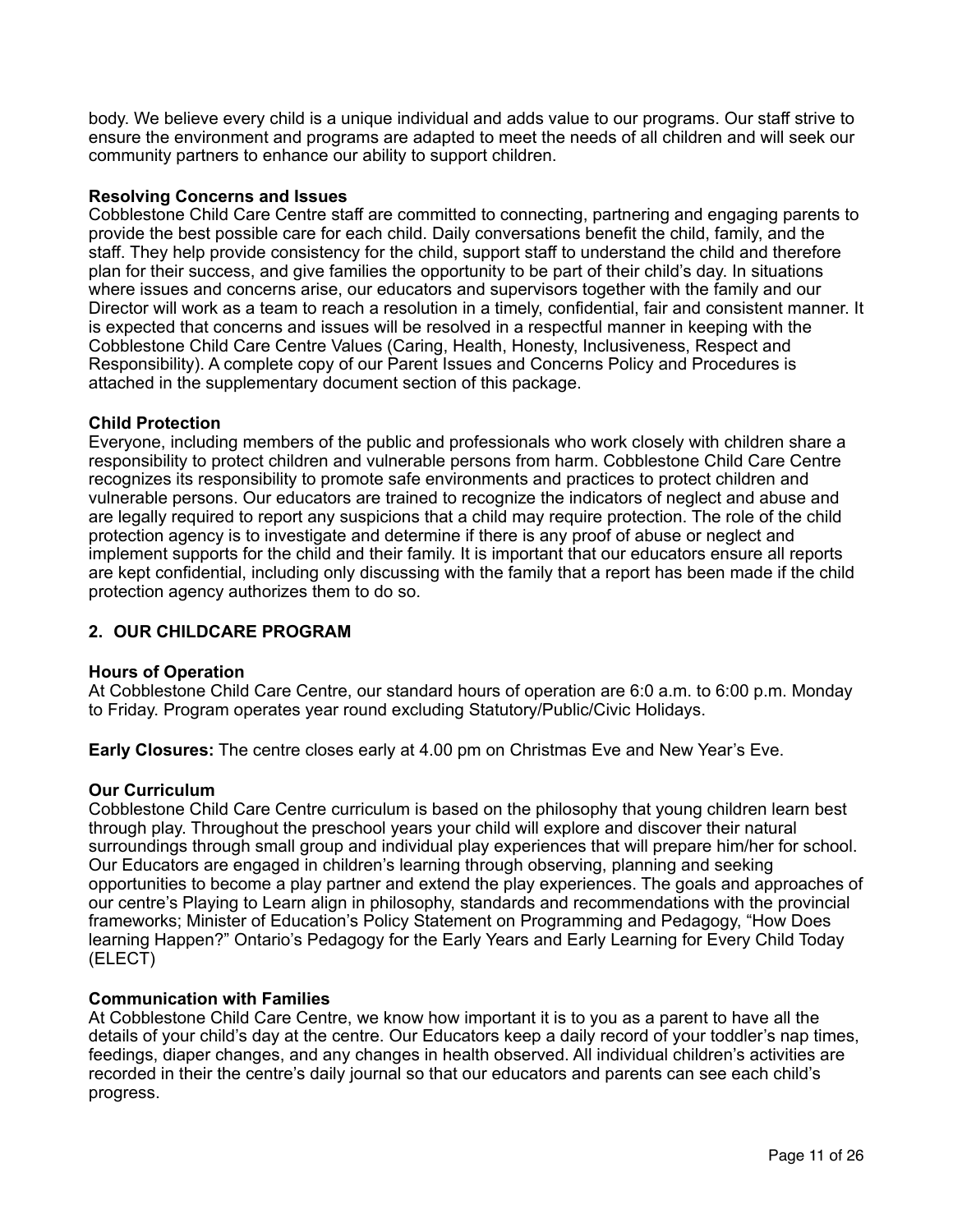Additional communication tools our staff provide for families about the program and their child's development are;

- Daily face to face communication with families upon arrival and departure times.
- ✦ Significant play experiences are written daily in each child's daily journal booklet
- Weekly program documentation highlighting learning that occurred during a play experience
- Twice a year families are provided the opportunity to have a one-one meeting with their child's teacher to discuss their child's development.

## **What you can bring to the centre?**

By packing a few essential items for your child and providing any specific details about your child's health, rest, feeding, and activity, you help our staff to provide individualized care for your child.

## **Infant (0 - 18 months) Ratio of Adults to Children - 1:3**

What to bring for your infant:

(Please ensure all of your child's belongings are clearly labelled with their name)

- Diapers, wipes and any creams or lotions labelled with your infant's name and written instructions for application
- Bottles/sip cups
- Formula (labelled with your infants' full name, the date prepared) or expressed milk labelled with your infant's full name, the mother's full name, date milk expressed) and written instructions for feeding
- Changes of clothing
- Seasonal outdoor clothing

## **Toddler (18 months - 30 months) Ratio of Adults to Children - 1:5**

What to bring for your toddler: (Please ensure all of your child's belongings are clearly labelled with their name)

- ✦ Diapers, wipes and any creams or lotions labelled with your infant's name and written instructions for application
- Bottles/sip cups
- Formula (labelled with your infants' full name, the date prepared) or expressed milk labelled with your infant's full name, the mother's full name, date milk expressed) and written instructions for feeding
- Changes of clothing
- Seasonal outdoor clothing
- Blanket and/or sleep toy for rest time.

### **Preschool (2 1/2 years – 5 years) Ratio of Adults to Child - 1:8**

What to bring for your preschooler:

(Please ensure all of your child's belongings are clearly labelled with their name)

- Pull ups or training pants ( for toilet training)
- Change of clothing Seasonal outdoor clothing
- ✦ Blanket and/or sleep toy for rest time

### **Clothing and Possessions**

Due to the changing season, please ensure that your child is dressed in proper weather appropriate clothing for indoor and outdoor play

Please label all articles of your child's clothing. It is more likely for lost items to be returned back to the centre when the belongings are properly labelled. Please be aware that Cobblestone Child Care Centre will not be responsible for lost items. For all seasons, an extra set of clothes should be kept in child's cubby.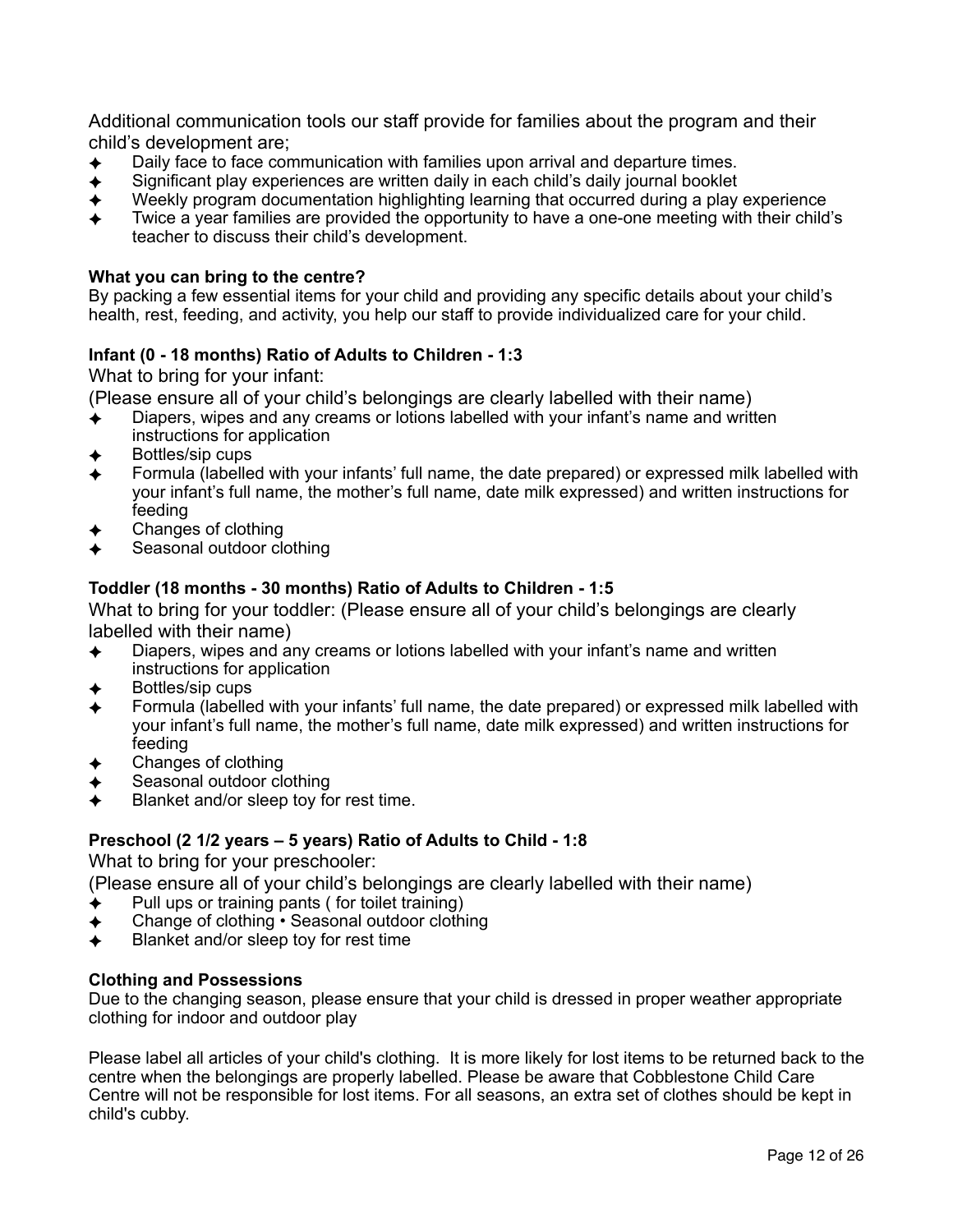Please return all "day care clothing" (emergency clothing we use for the children in the event that they do not have extra clothing) as soon as possible.

Please be aware that aprons and smocks will be provided during messy art and sensory times however despite the precaution, clothing may still get soiled. Ensure that you send your child to the Centre in clothing which they are permitted to 'play' in.

For Toddlers in diapers, this means supplying a stack of diapers either at the beginning of the week (preferably) or enough for each day. Staff will let you know when your supply is low and will expect to have these replenished immediately.

### **License**

The centre is a licensed childcare centre through the Ministry of Education for 110 children from under 18 months 5 years of age and ages 6 to 12 for School aged Children

| <b>Class</b>   | Age                   | <b>Licensed Spot</b> | <b>Staff to Child Ratio</b> |
|----------------|-----------------------|----------------------|-----------------------------|
| Infant         | Under 18 months       | 10                   | 1:3                         |
| <b>Toddler</b> | 18 months - 30 months | 30                   | 1:5                         |
| Preschool      | 30 month to 5 yrs     | 48                   | 1:8                         |
| School Age     | Jk/Sk to school age   | 15                   | 1:15                        |
| Location       |                       |                      |                             |

We are located at 1084 Rest Acres Road, Paris Ontario at the intersection of Rest Acres Road and Cobblestone Drive in Paris, Ontario

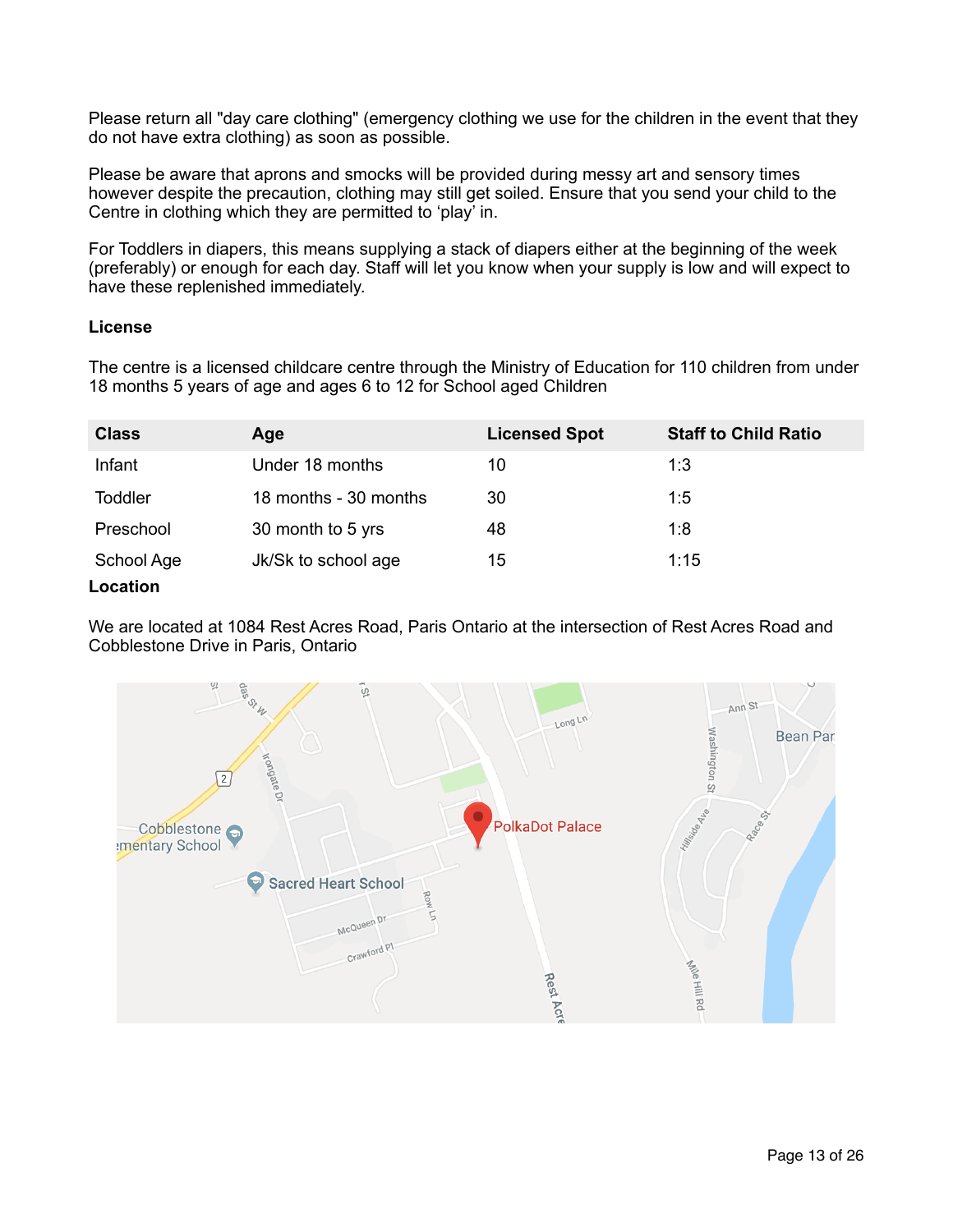## **Our Staffing Ratio**

| <b>Class</b>   | Age                   | <b>Staff to Child</b><br><b>Ratio</b> | <b>Staff Requirement</b> |
|----------------|-----------------------|---------------------------------------|--------------------------|
| Infant         | Under 18 months       | 1:3                                   | 1 RECE                   |
| <b>Toddler</b> | 18 months - 30 months | 1:5                                   | at least 1 RECE          |
| Preschool      | 30 month to 5 yrs     | 1:8                                   | at least 1 RECE          |
| School Age     | Jk/Sk to school age   | 1:15                                  | at least 1 RECE          |

### **Daily Routine**

Routine is important for young children and helps develop feelings of security and order. Each classroom has a general schedule that includes time for indoor and outdoor play, lunch and snacks, hygiene and structured activities. This schedule is posted daily for both adults and children. A rest period of 1 hour (minimum) to 2 hours (maximum) takes place after the children's lunch is finished. Each child has their own cot and sheet, and the sleeping area is under constant supervision by staff. For those children who are unable to sleep during this time, they may read a book borrowed from the Centre's library, at their cot.

Cot sheets are washed every week and cots disinfected and cleaned regularly. Parents are asked to take your child's blankets home for laundering on Fridays.

We ask parents to provide us with a written request explaining why her/his child should be prevented from sleeping during nap schedule.

#### **Program and Activities**

Various programs are incorporated into the Centre's daily curriculum, using Activity Centers, Creative Arts, Blocks, Manipulative, Dramatic Play, Books, Puzzles, Music and Rhythm, Science, and Reading Readiness.

Each month we provide families with a newsletter and a calendar outlining activities the children will be involved in for the coming month. This calendar will also be clearly posted near each classroom. A planned development program is designed for the following week based on observation and cues documented during interaction with children. Areas covered include creative/art, science, dramatic play, cognitive, gross motor, sensory, music, drama and social emotional. The program is based on age appropriate goals to aid in development of communication skills, social skills, organization, the ability to problem solve, as well as fine and gross motor skills. Parents/guardians are always encouraged to discuss their child's development with the teachers.

#### **Goals and Expectations**

Studies have shown that the most important stage of life for learning and development is from birth to 6 years. It is here that the groundwork for future learning is established. When children are playing, they are 'working' to learn all about the world around them. The staff at Cobblestone Child Care Centre are dedicated to caring and encouraging your child(ren). Activities are carefully planned and the environment structured for development and learning. We aim to promote the individual child's self-esteem and independence, while fostering the child's identity as part of a group and community.

#### **Sanitary Practices**

Cleanliness and good personal hygiene are constantly practiced in the Centre, in order to minimize the potential spread of germs, Children's toys are washed on a regular basis with a bleach and water solution. The Centre washes cot sheets on a weekly basis, and we ask that you take your Child's sleep blanket home to wash.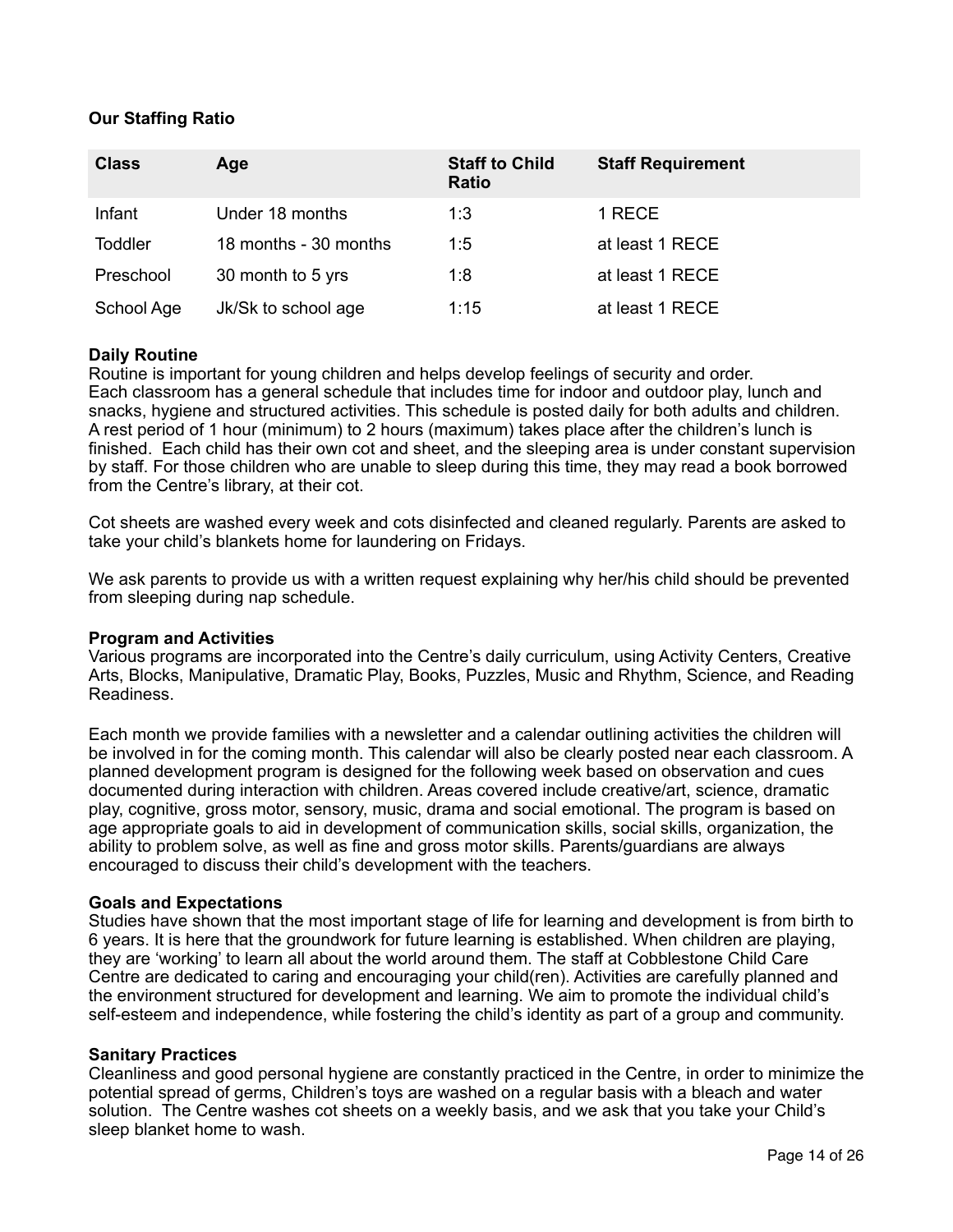Washroom routines include supervising the children in washing their hands with dispenser soap after toileting. For children who wear diapers, the change table is disinfected before and after diaper change is done. The Staff Member washes their hands before and after the change, and all waste is discarded in sealed plastic bags.

### **Diapering and Toilet Training**

Parents are expected to supply their Child(ren)'s own supply of DISPOSABLE diapers and containers of most towelettes.

The Centre will assist your child in their toilet training when Staff and Parents have mutually agreed that the child is physically and emotionally ready to learn the task. Several changes of clothing including training pants (marked with child's name) will be expected each day.

If your child is in the process of toilet training, we encourage parents/guardians to provide a knapsack with lots of changes of clothing (shirts, pants, underwear and socks) and shoes because accidents are common before five years of age. Our staff will inform parents/guardians when supplies are running low. Please replenish supplies before they run out. We have a small supply of extra clothes excluding underwear. In the event that your child does not have extra underwear and has a toileting accident, parents/guardians will be contacted to pick up their child. We may not be able to accept children that do not have the appropriate supplies.

### **3. PROGRAM PROCEDURES:**

#### **Sleep Supervision and Position Requirements**

Cobblestone Child Care Centre staff are required to follow the guidelines set out in the Joint Statement on Safe Sleep from the Public Health Agency of Canada which states that infants under 12 months of age are to be placed on their backs to sleep until such time that they can independently flip over onto their stomachs. Your physician may recommend otherwise in writing. The Joint Statement also sets out that infants under 12 months should not have blankets or toys in the crib. Families will be consulted respecting their child's sleeping arrangements at the time the child is enrolled and at any other appropriate time, such as at transitions between programs or rooms or upon a parent's/ guardian's request. Cobblestone Child Care Centre staff routinely perform direct visual checks of sleeping children that are documented on a chart. Direct visual checks of infants are performed every 15 minutes and every 30 minutes for toddlers and preschoolers. Anytime a staff observes a significant change in a child's sleeping patterns or health during sleep it will be communicated to parents/ guardians.

### **Nutrition**

Cobblestone Child Care Centre full day child care programs for children 0-4 years of age, offer a variety of nutritious morning snacks, lunches and afternoon snacks prepared by an on-site cook. To ensure your child receives a well-balanced meal, our menus follow Eating Well with Canada's Food Guide. The current and following week's menus are posted for your information. Infants are fed according to their individual needs. Due to children with allergies and food restrictions the Cobblestone Child Care Centre discourages sending any food from home.

#### **Life-Threatening Allergies (Anaphylaxis)**

The Cobblestone Child Care Centre strives to protect the children in our care who have lifethreatening allergies by reducing as much as possible exposure to their known allergens. A list of allergens to be avoided in the program is included in your registration package and a notice is posted for all families near the entrance to the program. Families are advised to check frequently as the notice is updated monthly. Any parent/guardian of a child with a life-threatening injury is responsible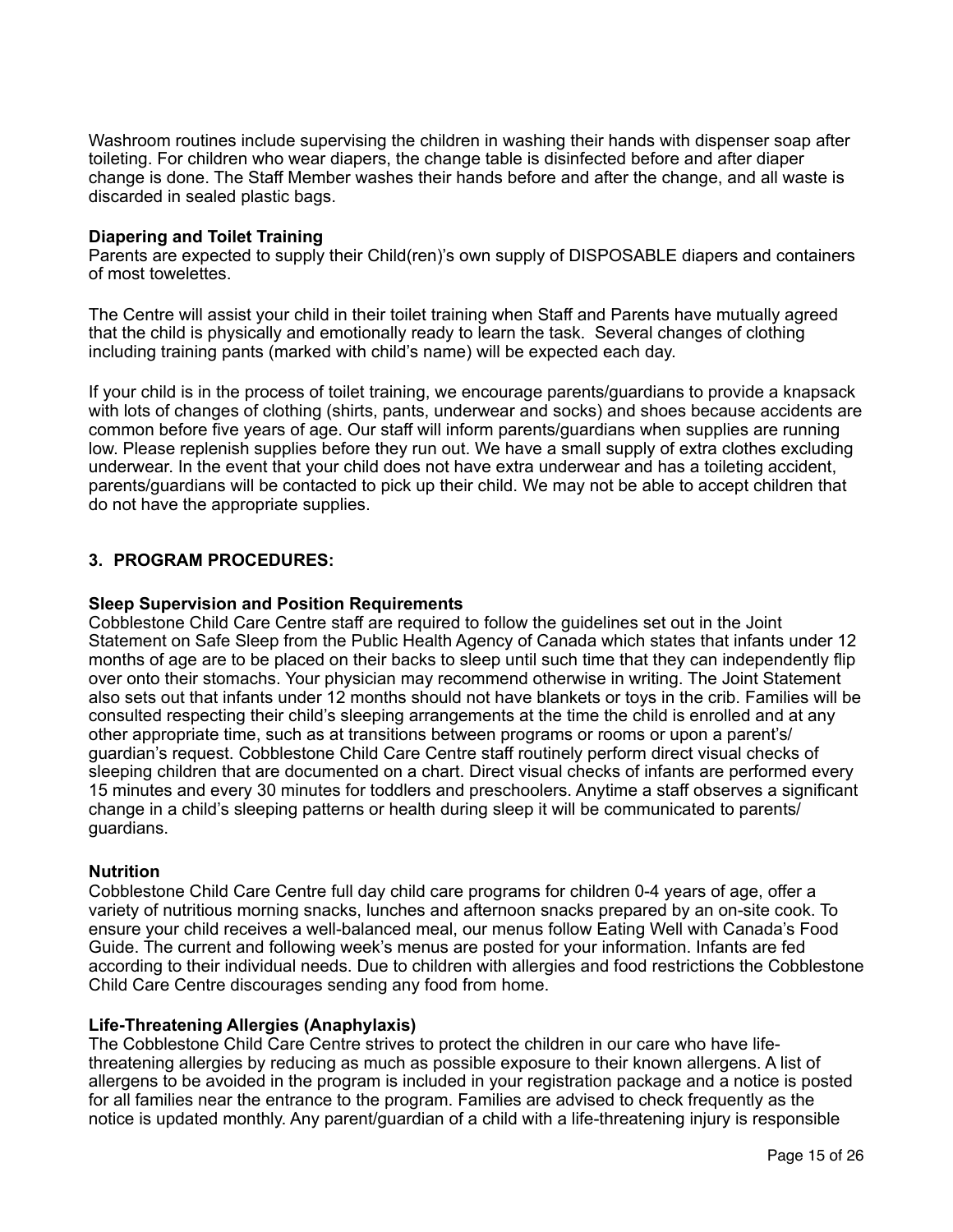for providing the Cobblestone Child Care Centre with detailed information about their child's known allergens, signs and symptoms of an allergic response and the steps to take in an emergency prior to their child starting care. It is also very important that parent's/guardian's inform Cobblestone Child Care Centre staff anytime there is a change to a child's allergies.

## **Health and Illness**

Young children do not have a fully developed immune system, therefore your child experiencing some illness while in child care should be expected. The local Public Health unit sets out and monitors a comprehensive cleaning and sanitation routine and personal health care practices including frequent hand washing for Cobblestone Child Care Centre staff to follow. These routine practices are designed to minimize the spread of illness. You can help the Cobblestone Child Care Centre prevent the spread of illness by keeping your child home from the program anytime they have the following signs and symptoms of communicable illness until symptoms have stopped for at least 24 hours or a doctor has determined your child is or is not experience a communicable illness.

A temperature above 38 degrees Celsius (100 degrees Fahrenheit)

- Difficult or rapid breathing or a severe cough
- Vomiting more than twice in the last 24 hours
- Unexplained (i.e. not due to diet, or medication) diarrhea more than twice in the last 24 hours
- Sore throat especially if accompanied by a fever
- Undiagnosed skin rash
- Persistent scratching of body or head
- Eyes are red or yellow, bowel movement is grey or white, or urine is dark or tea coloured

If your child experiences any of the signs and symptoms of communicable illness listed above while at the child care program, the Cobblestone Child Care Centre staff will contact you or one of your authorized pickup people to take your child home. While your child waits for you or your designate to arrive, they will be separated from the other children until it is determined they do not have a communicable illness.

### **Medication**

Whenever possible, parents/guardians should administer drugs and medication to their children at home, if this can be done without affecting the treatment schedule. When a child is ill, it is in their best interest to remain at home where they are comfortable and able to rest and get better. The Cobblestone Child Care Centre is required to administer only drugs and medications either prescribed by a doctor, nurse practitioner or other licensed health provider, with a prescription label on the original container on the medication or accompanied by a doctor's note that outlines the following:

- Date note was written.
- Time to be administered or detailed reason for administering including signs and symptoms (e.g. fever above 38°C, wheezing or coughing, itchy and watery eyes, sneezing, etc.).
- Expiry date of the note (i.e. is it for a specific time period? or on going until further notice?)
- Child's legal first and last name.
- Name of drug or medication.
- Dosage to be administered.

Anytime you bring prescription drugs or medications to be administered to your child at the child care centre the Cobblestone Child Care Centre staff will provide you with a Medication Administration Authorization form to complete that details the dosage, times of administration and permission for the Cobblestone Child Care Centre to give your child the drug or medication.

## **Advil, Tylenol, Motrin (Pain Relievers, Fever Reducers, and Anti-inflammatory**

**Medications)** It is not the Cobblestone Child Care Centre's practice to administer medications such as Advil, Tylenol, or Motrin to control cold or flu symptoms. It is in the best interest of the child experiencing these symptoms to remain home, to rest, and get better.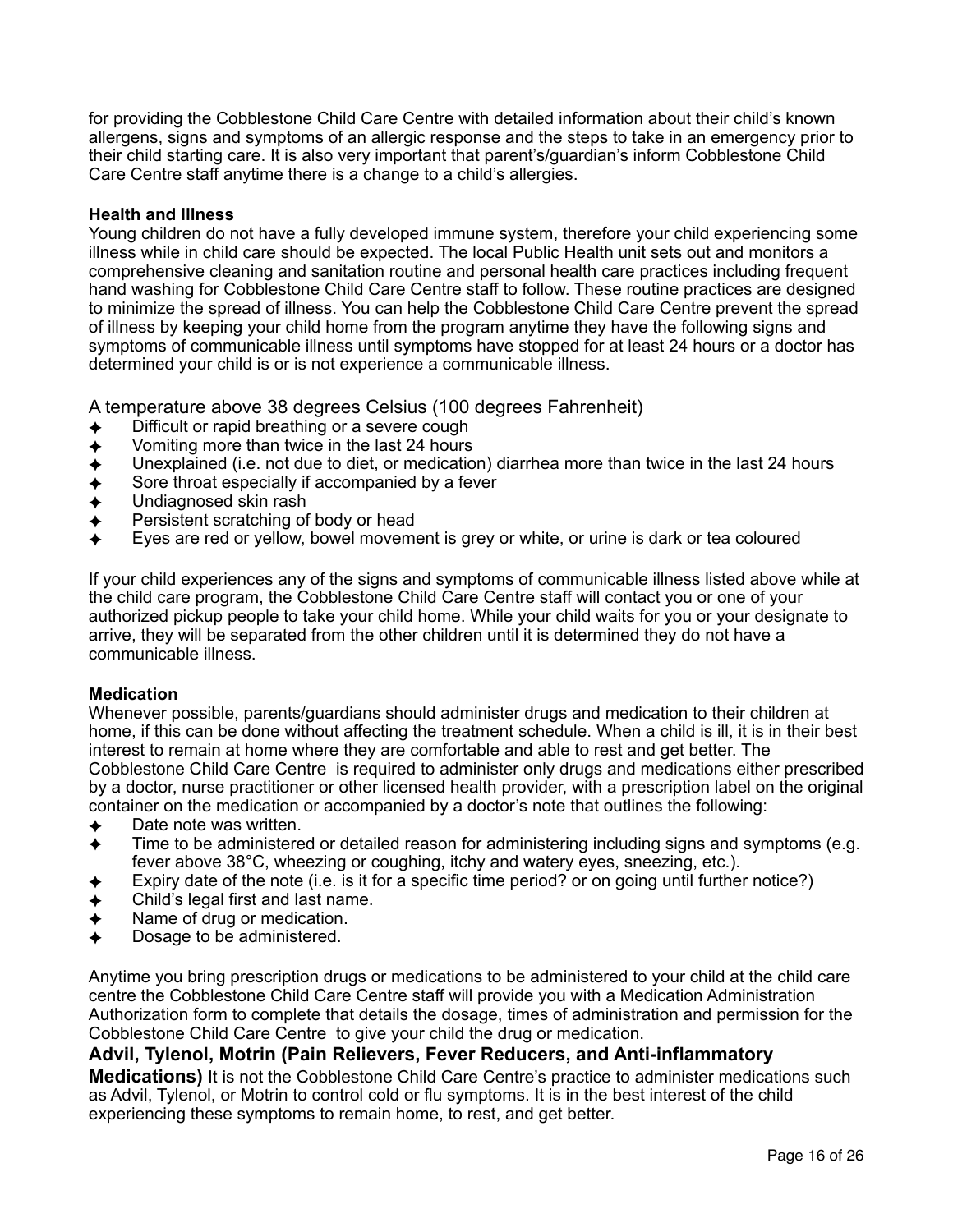## **Incident/Accident Reporting**

Children are active and curious. It is not uncommon for young children to experience cuts, scrapes, and bruises while running, jumping, and playing. All Cobblestone Child Care Centre staff hold valid certification in Standard First Aid and Infant and Child CPR and have been trained in emergency procedures.

Anytime your child has an accident, Cobblestone Child Care Centre staff will record the details on our Accident/Incident Notification for Parent form and provide you with a copy.

In the event a more serious incident involving your child occurs, Cobblestone Child Care Centre staff have been trained to respond based on the severity of the injury. Cobblestone Child Care Centre staff will either call emergency support services (911), parent/guardian or your designated emergency contacts to take your child for medical evaluation.

**Serious Occurrence** incidents are reportable by the Cobblestone Child Care Centre to the Ministry of Education Child Care Quality, Assurance and Licensing Unit within 24 hours of the supervisor becoming aware of the incident. Details regarding the serious occurrence will be posted near the entrance of the program for 10 days. A serious occurrence incident is defined as; a life-threatening injury or illness of a child, an allegation of abuse by a staff, student, or placement volunteer, a missing or unsupervised child, a disaster on premises, or the death of a child.

#### **Emergency Response**

The Cobblestone Child Care Centre is committed to being prepared and to keep all staff, volunteers and families safe in the event of an emergency or natural disaster. We understand that Cobblestone Child Care Centre families, staff, volunteers and students on placements are never counted in ratios and rely on our ability to deliver uninterrupted programs and services in safe environments. The Cobblestone Child Care Centre trains all staff, volunteers, and students on placement before interacting with children and annually on emergency procedures including how to respond to personal injuries and medical emergencies, building emergencies (power failure, flood), fire drills and evacuation, inclement weather, threats from criminal activity (lockdown) and natural disasters.

In the event your child is involved in an emergency you will be contacted directly by the Cobblestone Child Care Centre. If the Cobblestone Child Care Centre is unable to reach you directly they will call the emergency contacts you have identified in your child's registration package. The Cobblestone Child Care Centre will also endeavour to post information on our website, and social media accounts. Depending on the nature of the emergency, the Cobblestone Child Care Centre staff and children may have to re-locate to an evacuation site until you can pick up your child. The Cobblestone Child Care Centre evacuation site address will be posted in the entrance way of the program.

### **Smoke Free**

Cobblestone Child Care Centre Child Care programs are required to be smoke free environments under the Smoke Free Ontario Act 2005. Smoking or handling a cigarette or tobacco on the premises where a Cobblestone Child Care Centre child care program is located, including all in-door and outdoor areas is prohibited. This includes playgrounds, school property and surrounding areas. Failure to comply could result in a penalty of up to \$5,000.00.

### **Outdoor Play**

All children in full day child care centres are required to play outdoors for a minimum of two hours each day, weather permitting. During inclement weather, alternate active play must be provided indoors. Weather can change quickly. A rainy cool morning can rapidly become a humid, sunny afternoon. We ask that you always prepare your child for any type of weather so that your child can participate comfortably outdoors.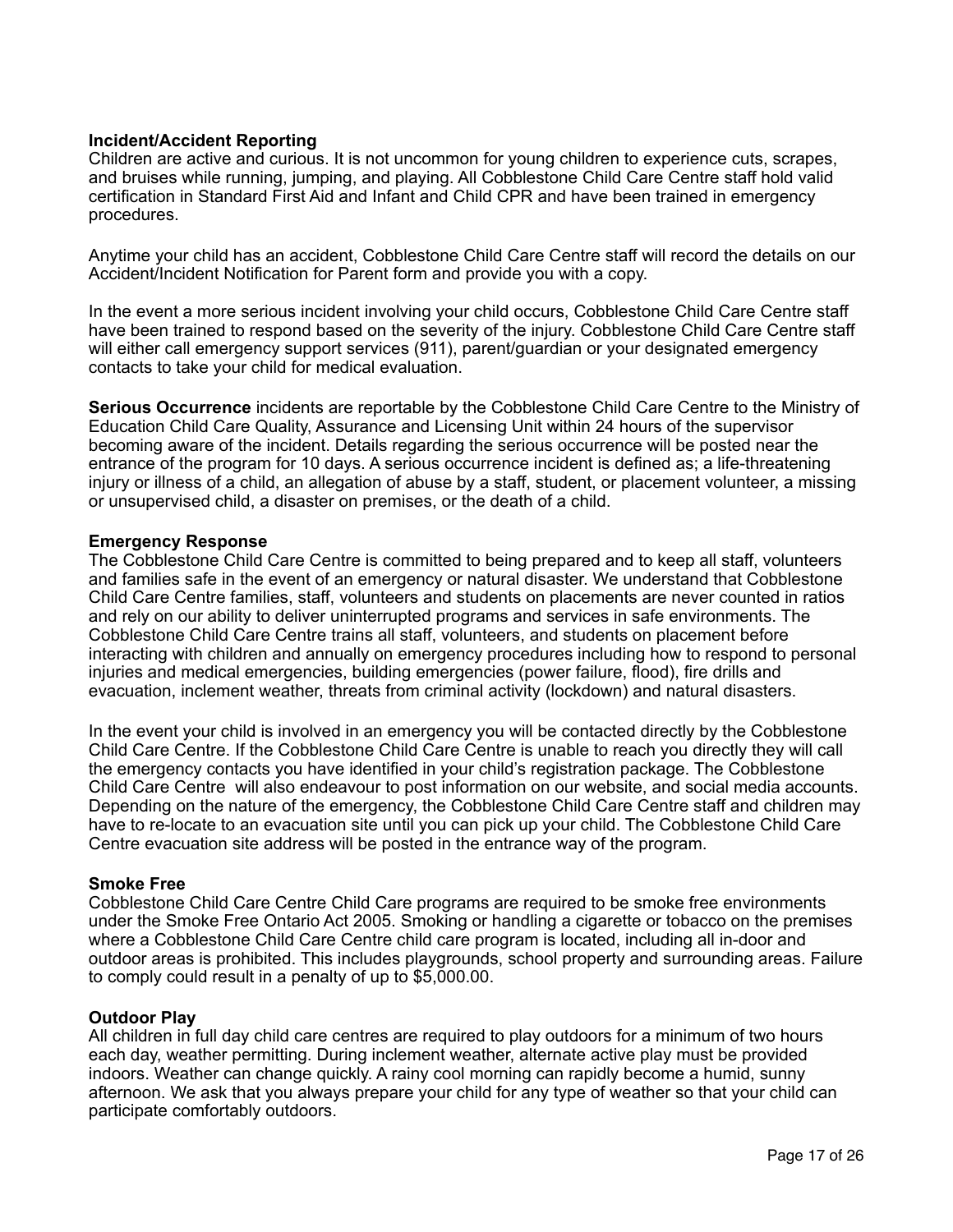## **Field Trips and Community Walks**

Field trips and community walks provide valuable experiences for children and allow staff the opportunity to extend program activities outside of the classroom. When these opportunities arise, parents/guardians will be required to complete a permission form giving consent for their child to participate in the activity. Community walks may be part of the regular program and as such do not require a permission form.

#### **Extreme Weather**

During extreme weather conditions, advisories or alerts, (heat, smog or wind chill) the Cobblestone Child Care Centre follows the guidelines of the local health department. Our first priority is to keep children safe from serious adverse health effects such as frostbite and sunburn. Cobblestone Child Care Centre Educators will adjust the amount of time spent outdoors or provide an alternative indoor plan.

### **4. PROGRAM INFORMATION:**

#### **Programs Offered**

Daily Programs **-** Infant care Other Programs **-** P.A. Day Camp

Winter Break Camp Preschool **March/** Spring Camp Before & After School Summer Camp

#### **Part Time Programs**

Part time programs are available for toddler and preschool classrooms. Families can choose from 2 day (Tuesday & Thursday) or 3 day (Monday, Wednesday and Friday) options. You will be asked to sign a part time program agreement form.

### **Arrival and Departure**

The safety and well-being of all children participating in Cobblestone Child Care Centre child care programs is of utmost importance to us. Parents/guardians or their designate are required to personally escort their child into the program and to pick up their child at the end of the day. Please ensure the Cobblestone Child Care Centre staff is aware you have arrived or that you are departing with your child. Arrival and Departure times are recorded by a Cobblestone Child Care Centre Educator prior to parents/guardians leaving the centre.

### **Authorized Drop off/Pick up and Emergency Contacts**

At the time of enrolment you will be asked to provide the names and contact information including telephone numbers and addresses of any adults 16 years of age or older that you authorize to drop off/pick up your child or come to the centre in the event that you cannot be contacted when your child is ill or has been involved in an emergency. The Cobblestone Child Care Centre does not permit children 15 years of age or younger to escort younger children home. If you require an alternate person to pick up your child who is not on the list please provide this information in writing (email) to the Cobblestone Child Care Centre staff. Any new visitors to the Cobblestone Child Care Centre who come to pick up a child will be asked to provide photo identification.

#### **Late Pick up**

Cobblestone Child Care Centre Early Childhood Educators are counting on you to be on time to pick up your child at the end of the day so that they can meet their personal and family obligations. We do understand that that weather and traffic accidents happen, however we appreciate you calling the program to let us know you will be late or making arrangements for an alternate adult to pick up your child. Child care arrangements may be withdrawn by the Cobblestone Child Care Centre for parents/ guardians who frequently pick up their child late.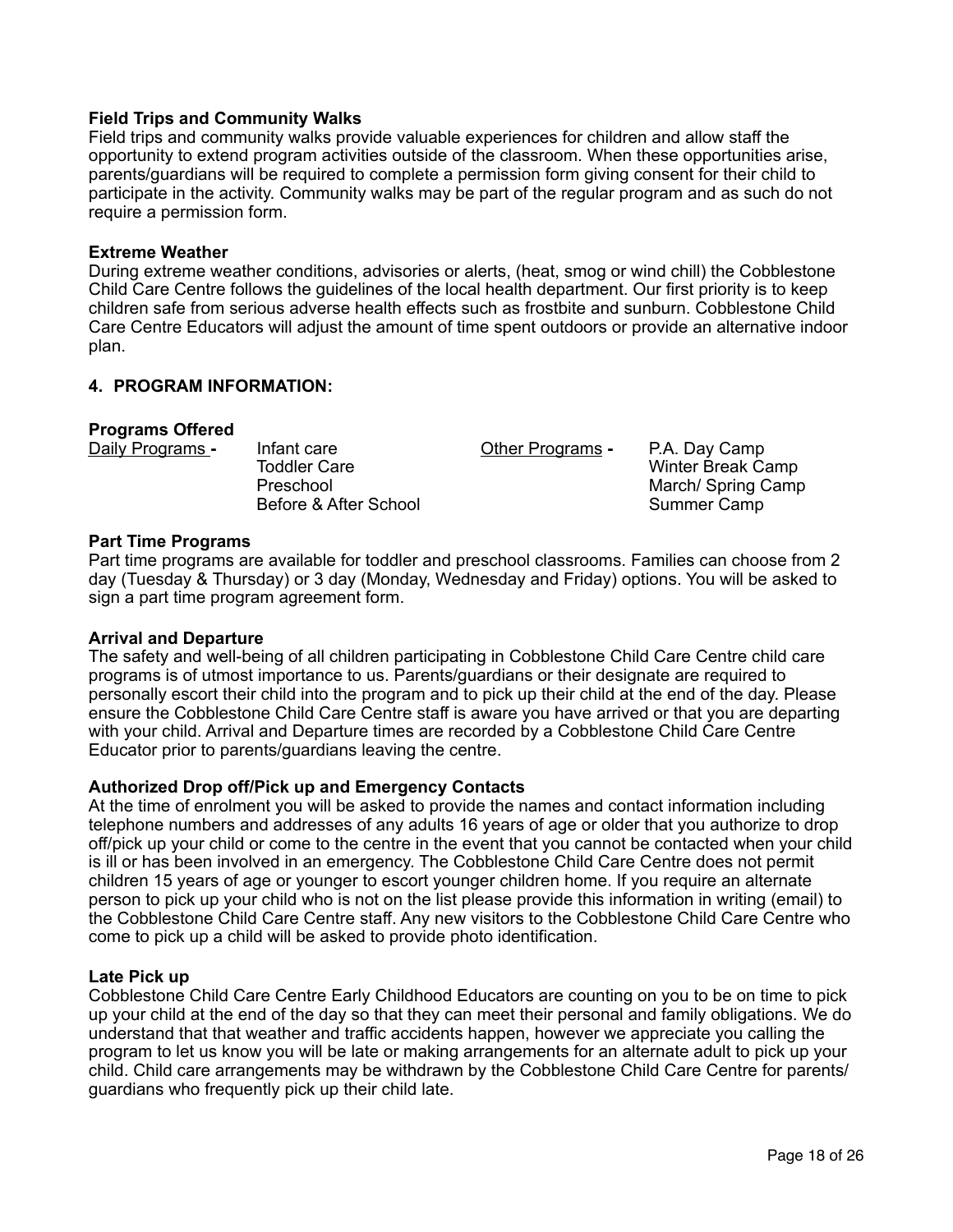For a child left past 6:00 pm without notification from parents, all attempts will be made to contact the parents and emergency contacts for immediate pick-up. If no contact can be made by 6:15, Family and Children's Services will be notified.

### **Space Limitations**

The Cobblestone Child Care Centre has the right to manage enrolment which may result in the centre not being able to accommodate your child care needs for the subsequent school year. Priority will be given to children of families registered with the centre for the prior school year and for children graduating from the centre attending the school being serviced by the centre. In situations where capacity is limited and expansion of space is unavailable, the Cobblestone Child Care Centre will provide families with written notice.

### **Program Closures**

Cobblestone Child Care Centre Child Care Programs are closed on all statutory holidays during the year. Please note when a statutory holiday falls on a weekend the Cobblestone Child Care Centre will recognize this closure date on the following business day. Fee payment is required for all statutory holidays

- New Year's Day
- Family Day
- Good Friday
- Victoria Dav
- Canada Dav
- Civic Holiday
- Labour Day
- **Thanksgiving Day**
- Christmas Day
- Boxing Day

### **Inclement Weather Program Closures**

Severe weather conditions can result in school boards closing schools. In this case all Cobblestone Child Care Centre child care programs will also be closed. Please listen to local radio/television stations or check local school board websites for information. The Cobblestone Child Care Centre will make every effort to inform families of centre closures due to inclement weather through our website ymcagta.org, Refunds will not be offered for these closures.

#### **Gradual Entry Program**

Children who begin in our Infant, Toddler, and Preschool programs require a gradual entry period of a few days. Gradual Entry, is an important process that assists your child in making a smooth transition into our childcare facility. Teacher(s) will work with each family to meet each child's needs in this regard.

The period of transition may be shorter or longer, depending on the child's ability to cope within the program. If you child is over 18 months, taking your child to your work place for a visit helps them 'see' where their loved one will be while they are at Day Care.

Help prepare your child by telling her/him that you will be going to work and that she/he will go to Child Care. Prepare your child and share as much information about the Child Care arrangement as you can with your child.

### **Drop Off Transition:**

Keeping a morning routine at home and not rushing your child to get ready can make all the difference in how your child will react to being dropped off. A cheery confident good-bye with the assurance of return on time will facilitate this important transition time. Tell your child when you will return: a few minutes, an hour, after lunch, before supper or whatever you expect, be accurate, if you will not be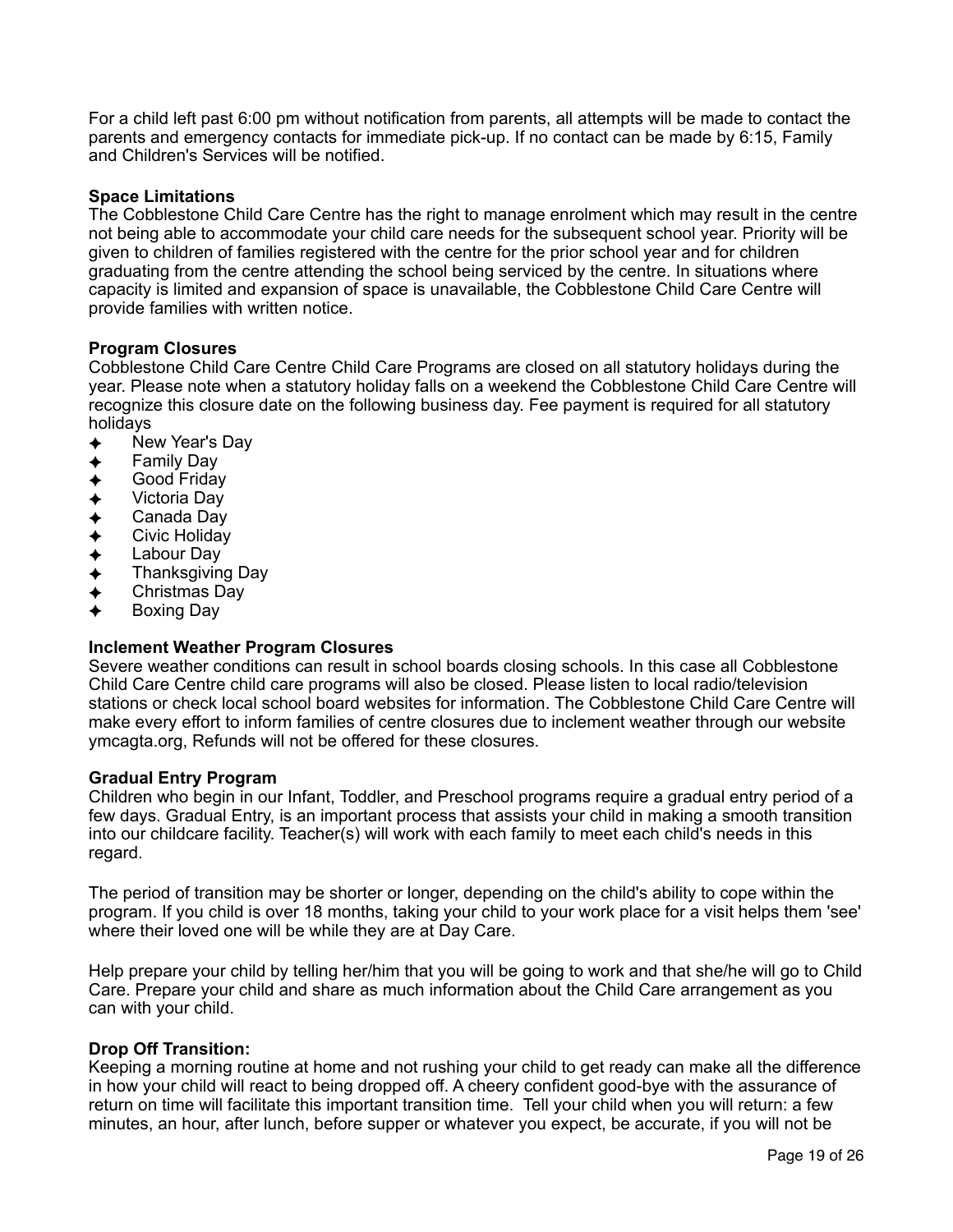back for hours do not say you will be back soon. By having a positive attitude in the morning when you are dropping off your child will help them with their adjustment.

#### **Pick Up Transition:**

When picking up your child, let them know how glad you are to see them and that you want to hear about their day. Your child may be excited to see you, cry, be mad at you or not even acknowledge your presence. Each reaction is normal and you should not take any negative reaction personally. Your child may be tired from a fun filled busy day so please try to not plan any new activities for your child during their first week or two. They may get overstimulated and need a bit of extra wind-down time at home and more hugging time with you.

#### **Daily Transition:**

As mentioned before, the first month of enrolment is not a good time to start anything new. That includes potty training, weaning or removing any comfort items such as soothers, blankets, stuffies, etc. If possible start at least a month before your child's first day and at least 2-3 months after their successful transition into the daycare. By then they should be okay at drop off, adjusting well to our routine and if applicable; napping well.

On occasion some children may take longer to adjust, especially if they have only been with one main caregiver. Be prepared for what may be the end of their world in their eyes. The goal is to make sure you are both happy, by taking it slow and not rushing in to drop off your child. No matter how late for work you are, say goodbye slowly. If not it might make the next time worse. Give yourself lots of time in the morning just in case traffic is bad.

### **Suggested Transitioning Your Child into the Centre**

To allow transition to be effective and smooth, a child needs time to adjust to a new environment. We have listed below our suggested transition schedule (5 Days).

- DAY 1- Child visits for 2 hours in the morning
- DAY 2- Child visits and remains for lunch
- DAY 3- Child visits and remains for afternoon nap
- DAY 4- Child visits and remains until free play in the afternoon
- DAY 5- Child visits and remains for the whole day
- ✦ Each child's transition time will be modified to meet their individual needs.

### **5. REGISTRATION INFORMATION:**

#### **Waitlist**

The Cobblestone Child Care Centre strives to accommodate all registration requests, however there may be times when space is unavailable in our programs and you may be offered to place your child on a waitlist. To address this issue the Cobblestone Child Care Centre has created a waiting list procedure. Please note there is no fee to place your child on a waiting list.

#### **a. Application Procedure for Waiting List**

There is absolutely no fee to place your child's name on the wait list. Cobblestone Child Care Centre aims to develop a waitlist policy and practices that are transparent, fair and consistent. If you wish your child to be placed on the waiting list, a waiting list enrolment form must be completed.

#### **b. Waitlist Management**

To ensure that families gain access to Cobblestone Child Care Centre programs in the shortest time possible, the following practices are put in place: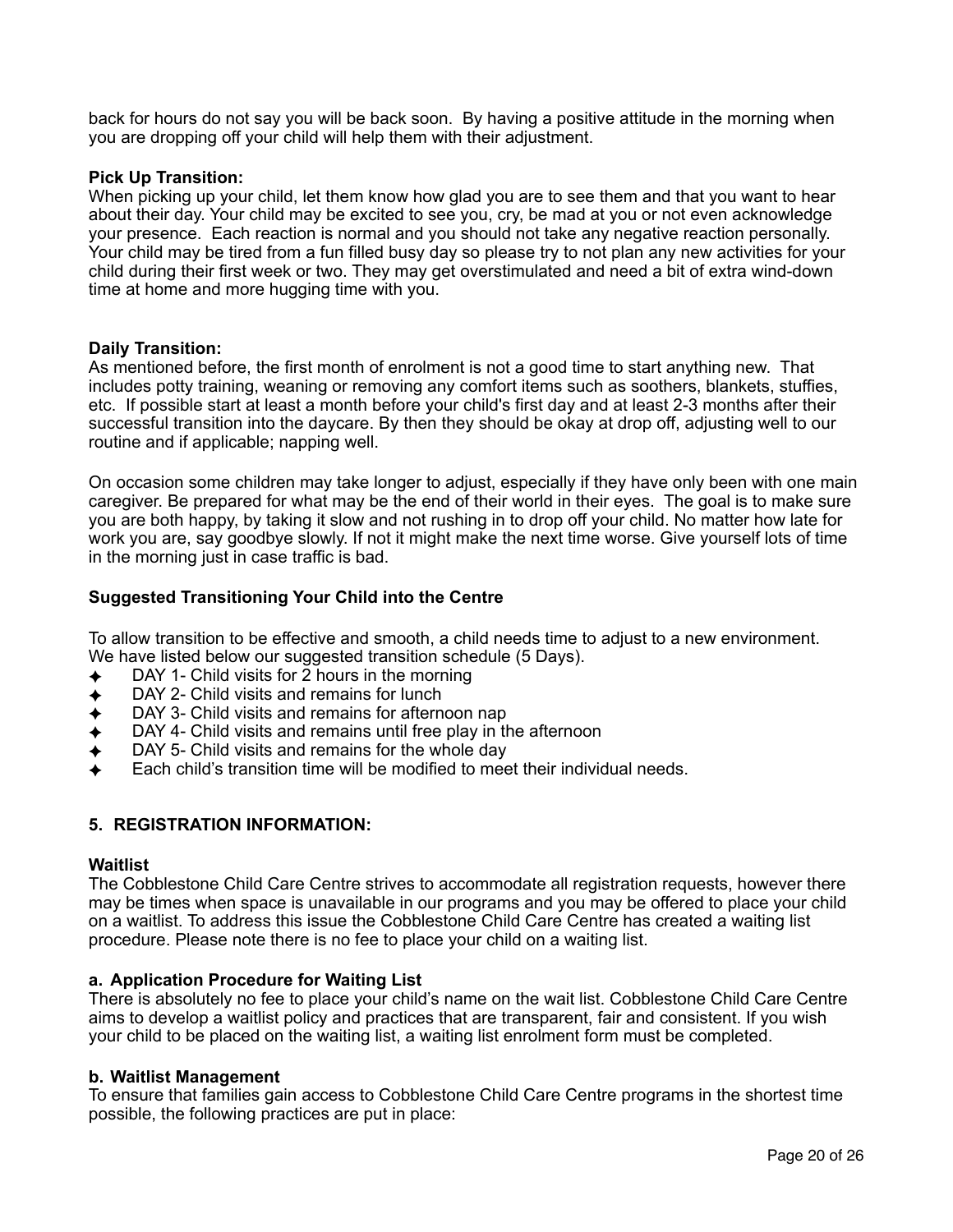- ✦ The date of registration on the waitlist will reflect the date the registration form was received by the Administration Office (online or by phone);
- A family who refuses a space the first time it is offered or fails to return a first call within one week will retain its priority on the wait list;
- ✦ A family who refuses a space when offered a second time or fails to return a second call within one week will be placed at the end of the waitlist;
- ✦ A family who refuses a third offer for a space or fails to return a third call within one week will be withdrawn from Cobblestone Child Care Centre's waitlist. Once withdrawn from the waitlist, a family must forward a new registration form to the Administration Office to be placed on the waitlist.
- It is the parent's responsibility to call or e-mail Cobblestone Child Care Centre to bring changes to their contact information.
- When a space becomes available, the family at the top of the waitlist will be contacted, irregardless of whether the space is full-time or part-time. Once a child is registered, it becomes possible to eventually accommodate for more specific needs, for example, going from a parttime to a full-time space.
- Waiting list are maintained as per the needs identified and discussed by parents however, vacant spots are provided to families needing immediate care not for a family needing care at a future date.

## **The order of priority in which children are enrolled is:**

- children graduating from within the centre or requiring change of program
- siblings of the children currently attending a program in our Centres
- children of parents working in Centre
- children as per the waitlist

### **Admission**

Once a place for your child has been confirmed, you will be required to complete a registration package for your child, including a medical form with a record of immunization, and an emergency contact form along with the deposit of two weeks fees, which will cover the first two weeks of childcare. All registration forms including immunization forms and other consent forms must be completed and returned to the centre before the child begins.

Cobblestone Child Care Centre will accept new children when there are vacancies, as per the order of priority stated above. No family will be discriminated against on the basis of race, language, culture, gender or sexual orientation or special need.

We strive to ensure:

- $\triangle$  That other organizations in the community have information about the Centre, including pamphlets and posters.
- That a waiting list is maintained for each age group.
- $\triangleleft$  That we keep the waiting list current by contacting families on it every three months to see whether they are still interested in the program.
- That we offer only the highest quality childcare.
- That we advocate for all children.
- That we offer a tour of the facility, and a gradual transition procedure to all families and children coming into the centre.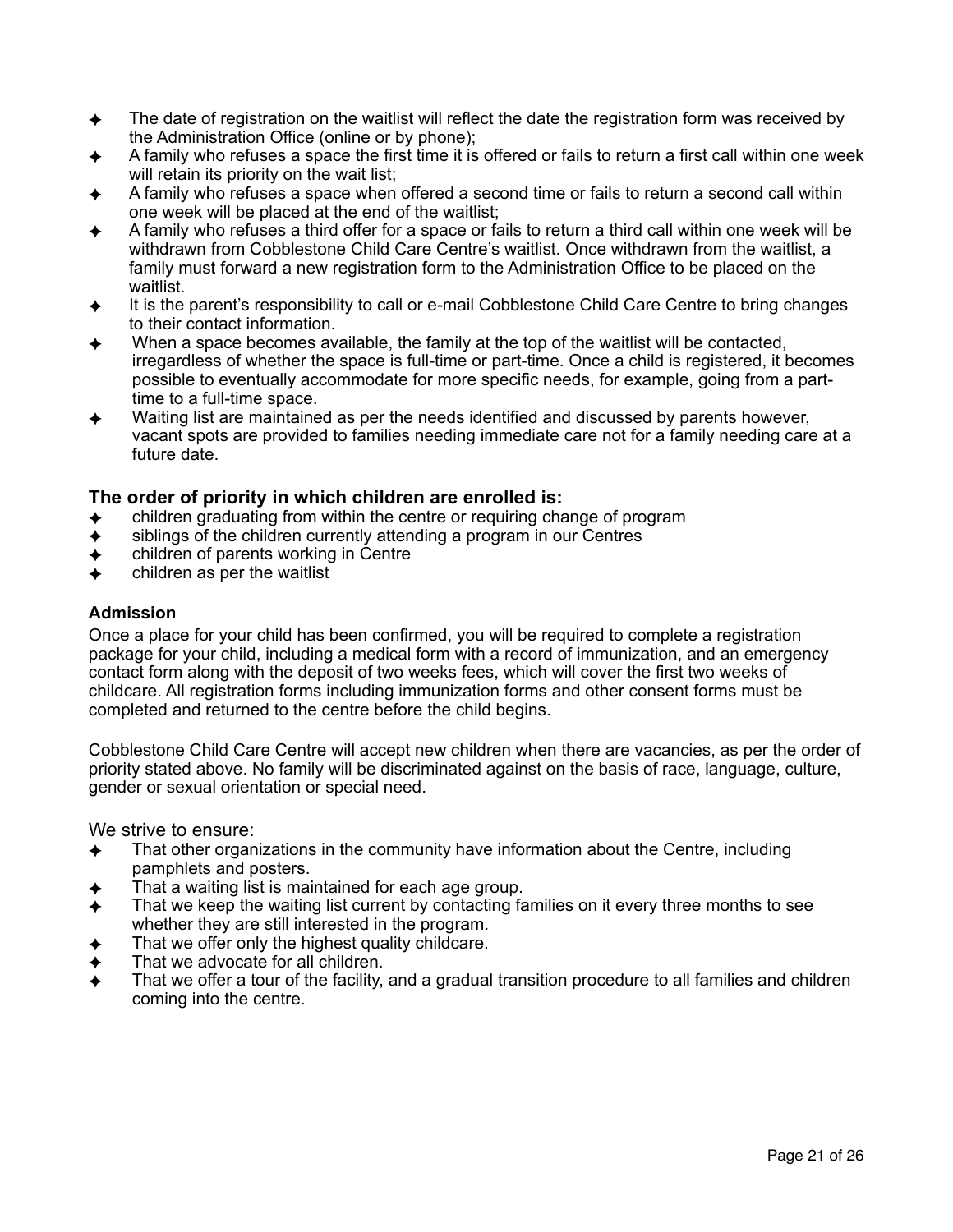## **Fee Schedule**

| <b>Childcare</b>    | Daily Fee (FT) | <b>FT/WK</b> | PT/WK (M/W/F)         | PT/WK (T/T) |
|---------------------|----------------|--------------|-----------------------|-------------|
| Infant Care         | \$60.00        | \$300.00     | PT care not available |             |
| <b>Toddler Care</b> | \$50.00        | \$250.00     | \$157.50              | \$105.00    |
| Preschool           | \$45.15        | \$225.75     | \$142.22              | \$94.82     |

| <b>School Age</b> | <b>Daily Fee</b> | <b>Monthly</b> | <b>AM Monthly</b> | <b>PM Monthly</b> |
|-------------------|------------------|----------------|-------------------|-------------------|
| School Age AM     | \$12.00          | \$400.00       | \$240.00          | \$240.00          |
| School Age PM     | \$12.00          | \$400.00       | \$240.00          | \$240.00          |
| PA Day/Camp       | \$45.00          |                |                   |                   |

### **Child care payments**

Child care payments are processed on a bi-weekly basis by pre-authorized payment/debit authorization.

#### **Declined Fees**

Any fees that do not clear the designated bank account will be charged a \$25.00 handling fee. Should child care fees continue to be in arrears child care services will be terminated.

#### **Fee Increase**

Parents will receive one month notice of any upcoming rate increases

**Tax Receipts -** Tax receipts are issued at the end of February each year

#### **Deposit**

#### **Infant, Toddler, and Preschool:**

Upon enrolment, the Parent agrees to submit the payment equivalent to two week's fees (which covers the first two weeks of care), along with the required registration forms and immunization record. Cheques are made payable to the Cobblestone Child Care Centre. Subsequent fees are paid by post dated cheques submitted to the centre Supervisor.

### **Before & After School Care:**

Upon enrolment, the Parent agrees to submit the payment equivalent to one month fees (which covers the first month of care), along with the required registration forms and immunization record. Cheques are made payable to the Cobblestone Child Care Centre. Subsequent fees are paid by post dated cheques submitted to the centre Supervisor. Fee Increase: Parents will receive one month notice of any upcoming rate increases

#### **Absence from Centre**

There will be no discounts or refunds for missed days, statutory holidays, sick days, vacations or snow closures as operating costs are based on the number of children enrolled.

Non payment, late payment and repeated dishonoured cheques will, at the absolute discretion of the management, be deemed to be a breach of this agreement by the Parent, giving rise to the termination of services and withdrawal of the Child from the Centre.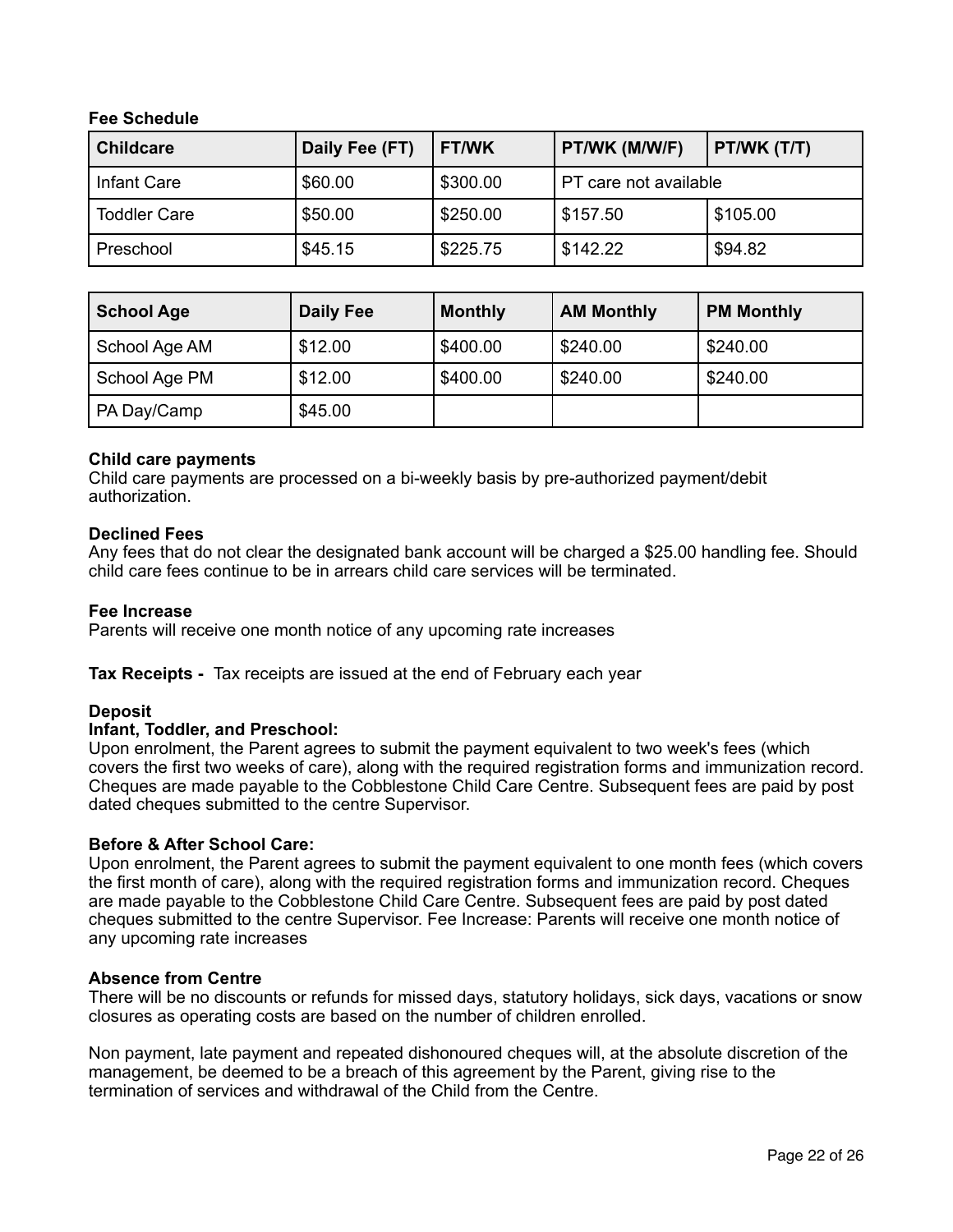## **Program Request Changes**

Registration changes include: family/child contact information, emergency contact information, and changes to program type (part time to full time). Registration changes and updates can take up to 10 days to be completed.

Request by any families requiring changes to their child's current program has to be in writing. You can drop the request letter to the Centre Supervisor. Although the centre cannot guarantee such changes however every possible arrangement will be made to accommodate the proposed changes. A minimum of 2 weeks notice is required to analyze if the centre can facilitate such changes.

#### **Payment Changes**

Any changes to the cheques or accounts status must be made in writing to the Program Supervisor. This information will be forwarded to our processing. Please allow 10 business days.

#### **Withdrawal Policy**

The Centre ask parents/guardians for 30 days written notice should a client wishes to withdraw a child from the program enrolment.

### **Withdrawal of Cobblestone Child Care Centre Services**

The Cobblestone Child Care Centre strives to meet the individual needs of all children and families enrolled in our Cobblestone Child Care Centre child care programs. However, situations do arise from time to time where it may be necessary for the Cobblestone Child Care Centre of Greater to withdraw child care services for a child and/or their family. The Cobblestone Child Care Centre does not take these decisions lightly and takes reasonable care to ensure a thorough assessment of the child's needs, community supports available, and the Cobblestone Child Care Centre programs ability to support the child have been undertaken before withdrawing services.

- Examples leading to withdrawal of services may include:
- ✦ Non-payment of program fees
- Frequent late pick up
- ✦ Parents/guardians or children who exhibit violent or harassing behaviour towards staff, volunteers, students on placement, other children or families
- ✦ Community resources for children with special needs are unavailable or have been exhausted
- Refusal by parent/quardian to meet with Cobblestone Child Care Centre staff and/or consent to the use of support services for children.

#### **Privacy of Information**

All Cobblestone Child Care Centre staff, volunteers and placement students understand the importance of keeping all personal information in the strictest of confidence. The Cobblestone Child Care Centre will not share any personal information with outside agencies including school boards, and resource consultants for children with special needs without written parental consent.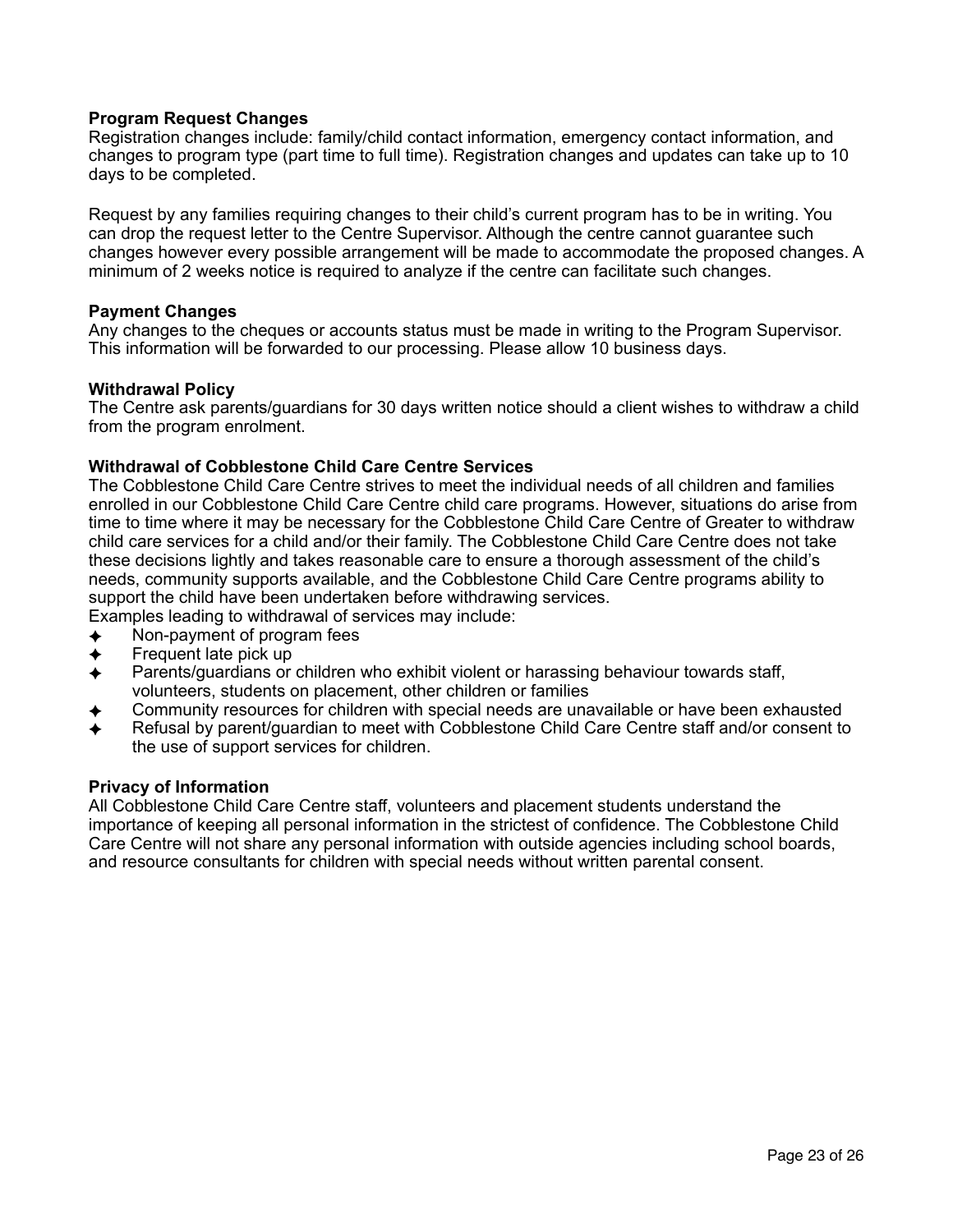## **3. COMPLIANCE WITH POLICIES OF THE CENTRE**

The above Policies and Procedures are put in place to make sure that your child's day in our Centre runs smoothly, securely, and safely and is filled with appropriate learning experiences.

All individuals with interactions within the Cobblestone Child Care Centre Centre are expected to be familiar with and adhere (at all times) to the Centres policies and procedures. Failure to do so may result in discipline or withdrawal of the child.

|            |  |  |  | Please detach this page and return with completed application for |
|------------|--|--|--|-------------------------------------------------------------------|
| enrolment. |  |  |  |                                                                   |

Parent Acknowledgement

As the undersigned parent/guardian, I acknowledge receipt of Cobblestone Child Care Centre Centre's hand book of Parent Policies & Procedures.

By signing below, I hereby confirm that I have read the contents of this handbook and agree to abide by the Centre's policies.

Name of Enrolling Child

Parent/Guardian Name (Print Please)

Supervisor Signature

Date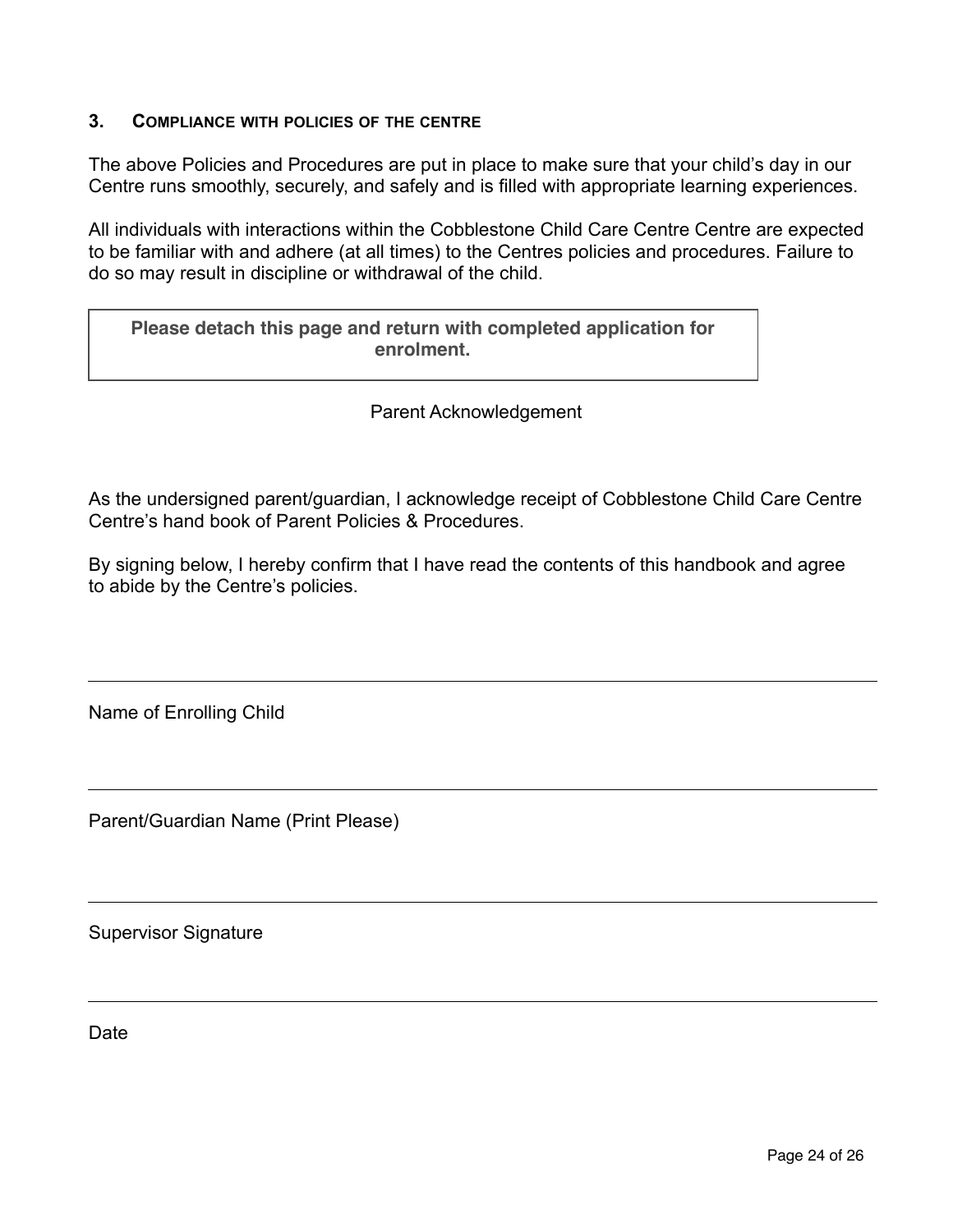## **Parent Issues and Concerns Policy and Procedures**

Name of Child Care Centre: Cobblestone Child Care Centre Ltd. Date Policy and Procedures Established: May 2, 2019 Date Policy and Procedures Updated:

## **Purpose**

The purpose of this policy is to provide a transparent process for parents/guardians, the child care licensee and staff to use when parents/guardians bring forward issues/concerns.

## **Policy**

### **General**

Parents/guardians are encouraged to take an active role in our child care centre and regularly discuss what their child(ren) are experiencing with our program. As supported by our program statement, we support positive and responsive interactions among the children, parents/guardians, child care providers and staff, and foster the engagement of and ongoing communication with parents/guardians about the program and their children. Our staff are available to engage parents/guardians in conversations and support a positive experience during every interaction.

All issues and concerns raised by parents/guardians are taken seriously by supervisor and will be addressed. Every effort will be made to address and resolve issues and concerns to the satisfaction of all parties and as quickly as possible.

Issues/concerns may be brought forward verbally or in writing. Responses and outcomes will be provided verbally, or in writing upon request. The level of detail provided to the parent/guardian will respect and maintain the confidentiality of all parties involved.

An initial response to an issue or concern will be provided to parents/guardians within two business day(s). The person who raised the issue/concern will be kept informed throughout the resolution process.

Investigations of issues and concerns will be fair, impartial and respectful to parties involved.

### **Confidentiality**

Every issue and concern will be treated confidentially and every effort will be made to protect the privacy of parents/guardians, children, staff, students and volunteers, except when information must be disclosed for legal reasons (e.g. to the Ministry of Education, College of Early Childhood Educators, law enforcement authorities or a Children's Aid Society).

### **Conduct**

Our centre maintains high standards for positive interaction, communication and role-modeling for children. Harassment and discrimination will therefore not be tolerated from any party.

If at any point a parent/guardian, provider or staff feels uncomfortable, threatened, abused or belittled, they may immediately end the conversation and report the situation to the supervisor and/or licensee.

### **Concerns about the Suspected Abuse or Neglect of a child**

Everyone, including members of the public and professionals who work closely with children, is required by law to report suspected cases of child abuse or neglect.